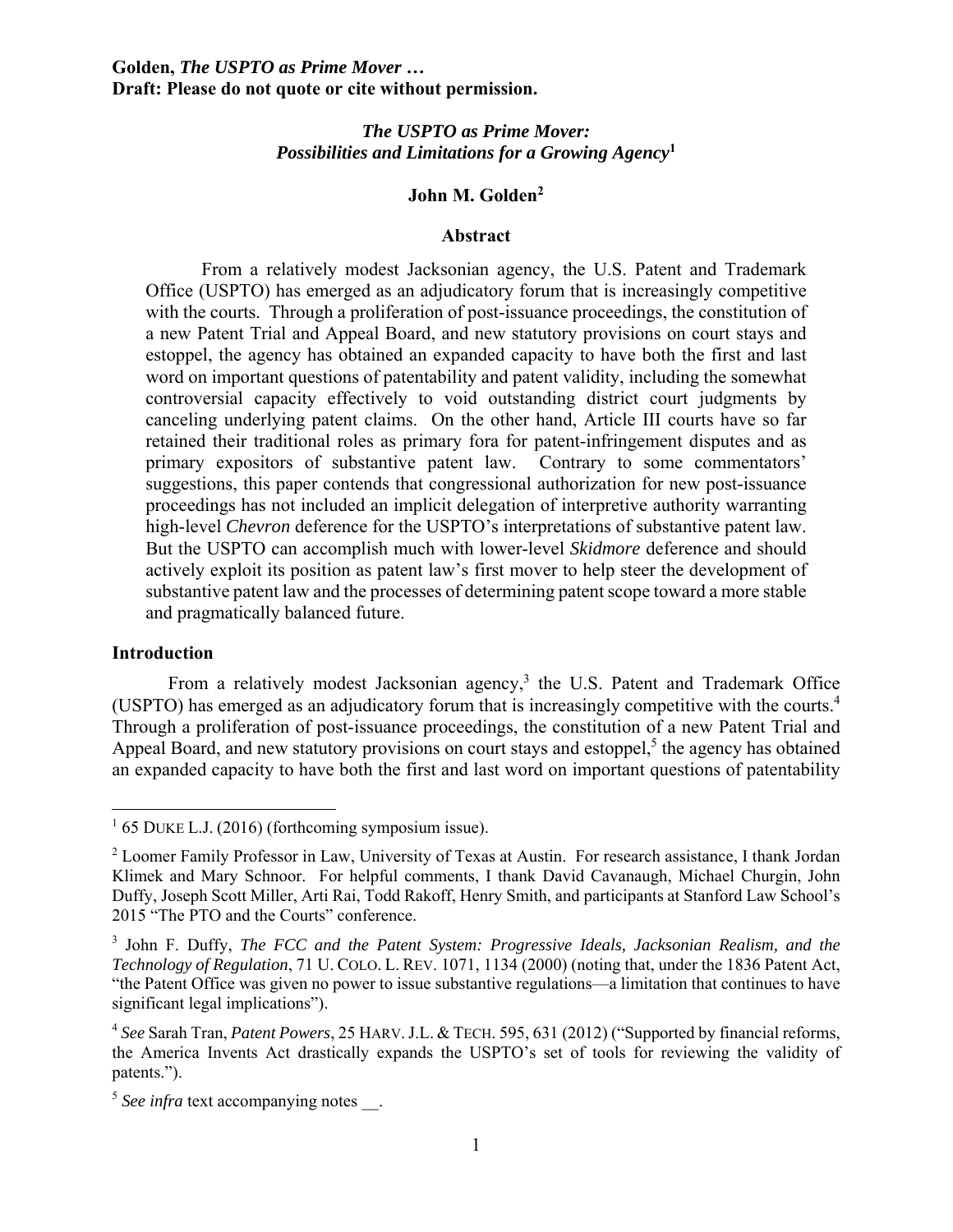and patent validity,<sup>6</sup> including the somewhat controversial capacity effectively to void outstanding district court judgments by canceling underlying patent claims.<sup>7</sup> Article III courts have so far retained their traditional roles as primary fora for patent-infringement disputes and as primary expositors of substantive patent law. But the USPTO can and should exploit its position as patent law's first mover to help steer the development of substantive patent law and the processes of determining patent scope toward a more stable and pragmatically balanced future.<sup>8</sup>

## **I. Not the 1970s' USPTO**

The past four decades have featured a rate of change and growth in patent law institutions that appears to have little precedent outside U.S. patent law's first half century. These most recent decades have witnessed a number of dramatic institutional developments, including (1) the emergence of the U.S. Court of Appeals for the Federal Circuit as the primary, day-to-day judicial expositor of patent law;  $(2)$  the U.S. Supreme Court's temporary withdrawal from and subsequent return to being a substantial player in substantive patent law;<sup>10</sup> and (3) the rise of jurisdictions such

<sup>8</sup> *Cf.* Sarah Tran, *Policy Tailors and the Patent Office*, 46 U.C. DAVIS L. REV. 487, 495 (2012) (contending that "giving the USPTO more opportunities to engage in policymaking could enable the USPTO to produce economies of scale for the patent system and help create better tailored innovation policy").

<sup>9</sup> *See, e.g.*, Rochelle Cooper Dreyfuss, *In Search of Institutional Identity: The Federal Circuit Comes of Age*, 23 BERKELEY TECH. L.J. 787, 788-89 (2008) (discussing the Federal Circuit's performance during its first quarter century); Rochelle Cooper Dreyfuss, *The Federal Circuit: A Case Study in Specialized Courts*, 64 N.Y.U. L. REV. 1, 4 (1989) (examining the Federal Circuit's performance during the first several years of its existence).

 6 Rochelle Cooper Dreyfuss, *Giving the Federal Circuit a Run for its Money: Challenging Patents in the PTAB*, NOTRE DAME L. REV. (forthcoming), *available at* http://ssrn.com/abstract=2572647.

<sup>7</sup> *See* Fresenius USA, Inc. v. Baxter Int'l, Inc., 721 F.3d 1330, 1332 (2013) (holding that cancellation of asserted patent claims in USPTO reexamination eliminated the patentee's cause of action in an infringement suit that "remain[ed] pending" on appeal despite the fact that the district court and U.S. Court of Appeals for the Federal Circuit had already upheld the asserted claims against challenges of invalidity), *pet'n for reh'g en banc denied*, 733 F.3d 1369 (Fed. Cir. 2013) (en banc); *id.* at 1347 (Newman, J., dissenting) (contending that the Federal Circuit majority's holding enables the USPTO "to override and void the final judgment of a federal Article III Court of Appeals" and thereby "violates the constitutional plan"); *see also* Fresenius USA, Inc. v. Baxter Int'l, Inc., 733 F.3d 1369, 1373 (Fed. Cir. 2013) (en banc) (O'Malley, J., dissenting) (contending that, where no court "could disturb [the patentee's adjudicated] entitlement to damages for infringement," "[u]nder no reasonable application of the law, … could the PTO's actions eradicate that judgment"); Shashank Upadhye & Adam Sussman, *A Real Separation of Powers or Separation of Law: Can an Article I Administrative Agency Nullify an Article III Federal Court Judgment?*, 25 FORDHAM INTELL. PROP. MEDIA & ENT. L.J. 1, 17 (2014) (noting the "tone of offense … in the Fresenius dissent" at "the concept that … when the PTO nullified the patent, the PTO said the court should do so too").

<sup>10</sup> *See, e.g.*, John F. Duffy, *The* Festo *Decision and the Return of the Supreme Court to the Bar of Patents*, 2002 SUP. CT. REV. 273, 283 (2002) (noting that, starting in "the mid-1990s," the Supreme "Court began exercising its certiorari power more frequently in Federal Circuit patent cases"); John M. Golden, *The Supreme Court as "Prime Percolator": A Prescription for Appellate Review of Questions in Patent Law*, 56 UCLA L. REV. 657 (2009) (observing that "the Supreme Court ha[d], in the past six years, asserted its dominion over patent law with frequency and force"); Mark D. Janis, *Patent Law in the Age of the Invisible*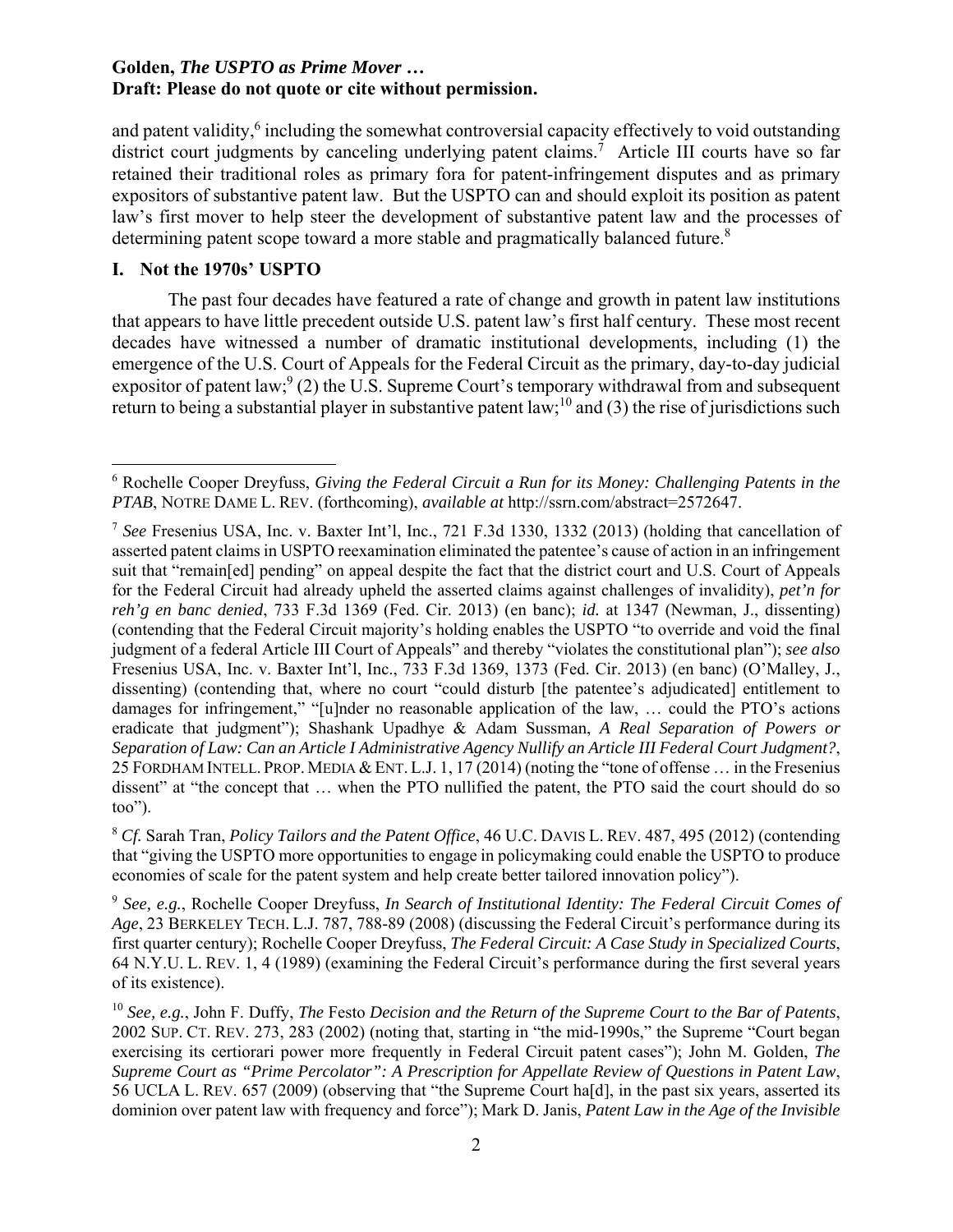as the Eastern District of Texas and District of Delaware as favorite fora for patent disputes.<sup>11</sup> But the growth of the USPTO into an agency with a multi-billion-dollar annual budget, $12$  over 10,000 employees,<sup>13</sup> and a raft of post-issuance proceedings<sup>14</sup> has been at least as remarkable and might set the stage for a significant rebalancing of power between the USPTO and Article III courts.<sup>15</sup>

At this point, the USPTO's Patent Trial and Appeal Board (PTAB) appears likely to be at the center of any immediate rebalancing of power between the agency and the courts. Filings for inter partes post-issuance proceedings before the PTAB have been arriving at a rate of about 150 per month since mid-2014,16 a fact putting this single administrative body's new case flow within about a factor of three of the flow of patent cases into all of the U.S. district courts.<sup>17</sup> Moreover, the PTAB also faces a massive backlog of about 25,000 ex parte appeals from original examinations or reexaminations.<sup>18</sup> Perhaps unsurprisingly therefore, the number of judges on the PTAB has been rapidly growing to try to meet the onslaught of requested proceedings. The PTAB's predecessor, the Board of Patent Appeals and Interferences, had only about 70

12 John M. Golden, *The USPTO's Soft Power: Who Needs Chevron Deference?*, 66 SMU L. REV. 541, 541 (2013) (reporting that, in fiscal year 2012, the USPTO "had about \$2.3 billion in program costs").

<sup>13</sup> *Id.* (reporting that, in fiscal year 2012, "the USPTO employed over 11,000 people, including nearly 8,000 patent examiners").

<sup>14</sup> Gregory Dolin, *Dubious Patent Reform*, 56 B.C. L. REV. (forthcoming 2015) (chronicling the emergence of multiple mechanisms "for post-issuance review of U.S. patents" since 1980), *available at* http://ssrn.com/abstract=2488220.

<sup>15</sup> Tran, *supra* note 4, at 613 (contending that "a number of the USPTO's new powers conflict irreconcilably with the Federal Circuit's traditional view of USPTO authority").

<sup>16</sup> U.S. Patent & Trademark Office, AIA Progress Statistics—Graphical View and Subsets (Mar. 26, 2015), http://www.uspto.gov/sites/default/files/documents/032615\_aia\_stat\_graph.pdf.

<sup>17</sup> *See* Lex Machina, *Cases Filed by Year*, https://lexmachina.com (Mar. 28, 2015) (listing figures indicating that an average of about 460 patent cases were filed per month in U.S. district courts from 2012 through 2014).

*Supreme Court*, 2001 U. ILL. L. REV. 387, 387 ("The Supreme Court has rendered itself well nigh invisible in modern substantive patent law.").

<sup>11</sup> *See, e.g.*, J. Jonas Anderson, *Court Competition for Patent Cases*, 163 U. PA. L. REV. 631, 631 (2015) ("There are ninety-four federal district courts in the United States, but nearly half of the six thousand patent cases filed in 2013 were filed in just two of those courts: the District of Delaware and the Eastern District of Texas."); Daniel Klerman & Greg Reilly, *Forum Selling*, USC Gould School of Law Legal Studies Research Paper No. 14-44, at 32 (Feb. 19, 2015) (observing that "Delaware is the only district that approaches east Texas in its share of patent litigation and the only other district whose share has increased significantly in recent years"), *available at* http://ssrn.com/abstract=2538857; Matthew Sag, *IP Litigation in United States District Courts: 1994 to 2014*, IOWA L. REV. (forthcoming) (commenting that "[t]he Eastern District of Texas has gone to great lengths to bend almost every procedural aspect of patent litigation in favor of plaintiffs" and that "[t]he District of Delaware has gone down the same path, but not quite as far") (2015), *available at* http://ssrn.com/abstract=2570803.

<sup>18</sup> U.S. Patent & Trademark Office, *February 2015 Patent Trial and Appeal Board (PTAB) Data*, http://www.uspto.gov/dashboards/patenttrialandappealboard/main.dashxml (Mar. 28, 2015) (listing 24,814 "Ex Parte Appeals" and 45 "Ex Parte Reexamination" appeals as pending before the PTAB).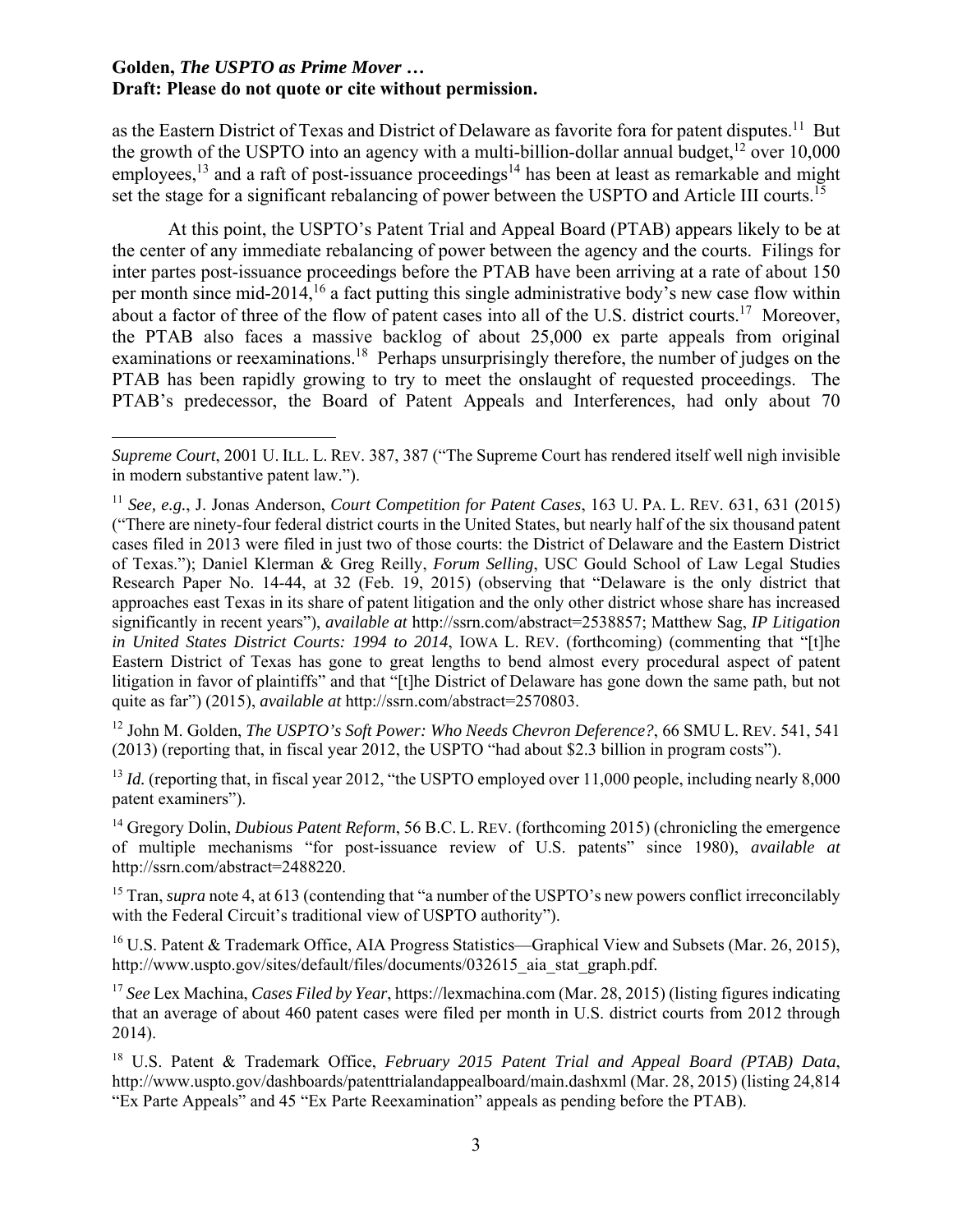administrative patent judges in  $2011$ ,<sup>19</sup> the year that the America Invents Act was enacted and the mandate for the new PTAB was put in place.<sup>20</sup> The PTAB had 214 members by August 14, 2014, and was looking to add 20 additional judges by October of that year.<sup>21</sup>

The PTAB has been notable not only for its work volume and numerical growth but also for the outcomes it has delivered. The results of the PTAB's first eighty written decisions on the merits in inter partes review were eye opening, with Gregory Dolin reporting that all claims at issue were canceled in fifty-two of the decisions and more than 70% of claims at issue were stricken overall.<sup>22</sup> Such early results caught the attention of members of the patent community, apparently leading then Chief Judge Rader of the Federal Circuit to describe the PTAB panels as "death squads killing property rights" at an annual meeting of the American Intellectual Property Law Association.<sup>23</sup> The PTAB has also garnered attention by generally rejecting motions to amend claims,24 thus sharply distinguishing the new post-issuance proceedings in which it acts as trial court from more traditional ex parte reexamination proceedings in which narrowing claim amendments have been readily available.<sup>25</sup>

The PTAB's rates of claim cancellation have apparently cooled with time, but the Board's record in winnowing patent claims remains impressive. As of January 15, 2015, the PTAB had found unpatentable 36% of the claims at issue in 173 inter partes reviews and a further 15% of claims at issue in those proceedings had been otherwise canceled or disclaimed.26 In short, PTAB

<sup>21</sup> U.S. Patent & Trademark Office, Patent Public Advisory Committee Quarterly Meeting: Patent Trial and Appeal Board Update, http://www.uspto.gov/sites/default/files/about/advisory/ppac/ 20140814 PPAC\_PTABUpdate.pdf (Aug. 14, 2014) [hereinafter USPTO PPAC Report].

22 Dolin, *supra* note 14, at 58.

<sup>19</sup> Scott A. McKeown, *PTAB Triples in Size Since 2011*, PATENTS POST-GRANT (Aug. 18, 2014) (reporting that "the Board was comprised of 70 judges, total, in 2011"), *available at* http://www.patentspostgrant.com/ptab-updates-public-on-workflow.

<sup>&</sup>lt;sup>20</sup> U.S. PATENT & TRADEMARK OFFICE, MANUAL OF PATENT EXAMINING PROCEDURE L-9 (May 2014) (noting that the new provisions for the Patent Trial and Appeal Board as a replacement for the Board of Patent Appeals and Interferences became effective on September 16, 2012); *see also* Aashish Kapadia, Inter Partes *Review: A New Paradigm in Patent Litigation*, 23 TEX. INTELL. PROP. L.J. 113, 114 (2015) (noting that, under the America Invents Act, "the Patent Trial and Appea[l] Board (PTAB) succeeded the previous Board of Patent Appeals and Interferences (BPAI)").

<sup>23</sup> Rob Sterne & Gene Quinn, *PTAB Death Squads: Are All Commercially Viable Patents Invalid?*, IPWATCHDOG, http://www.ipwatchdog.com/2014/03/24/ptab-death-squads-are-all-commercially-viablepatents-invalid/id=48642/ (Mar. 24, 2014); *see also* Dreyfuss, *supra* note 6, at 13 (noting then Chief Judge Rader's statement and others' concern that "the Board is out of control").

<sup>&</sup>lt;sup>24</sup> Dolin, *supra* note 14, at 61 (noting that, in final decisions, the PTAB had rejected twenty-nine out of thirty associated motions to amend, with the only motion granted having been an unopposed motion by the U.S. Government).

<sup>&</sup>lt;sup>25</sup> *Id.* at 27-28 ("During the reexamination proceedings the patentee can amend his claims to narrow (but not broaden) their scope, much like he would be able to do during the initial examination.").

<sup>26</sup> U.S. Patent & Trademark Office, Inter Partes *Review Petitions Terminated to Date*, http://www.uspto.gov/sites/default/files/documents/inter\_partes\_review\_petitions\_terminated\_to\_date%2 001%2015%202015.pdf (Jan. 15, 2015).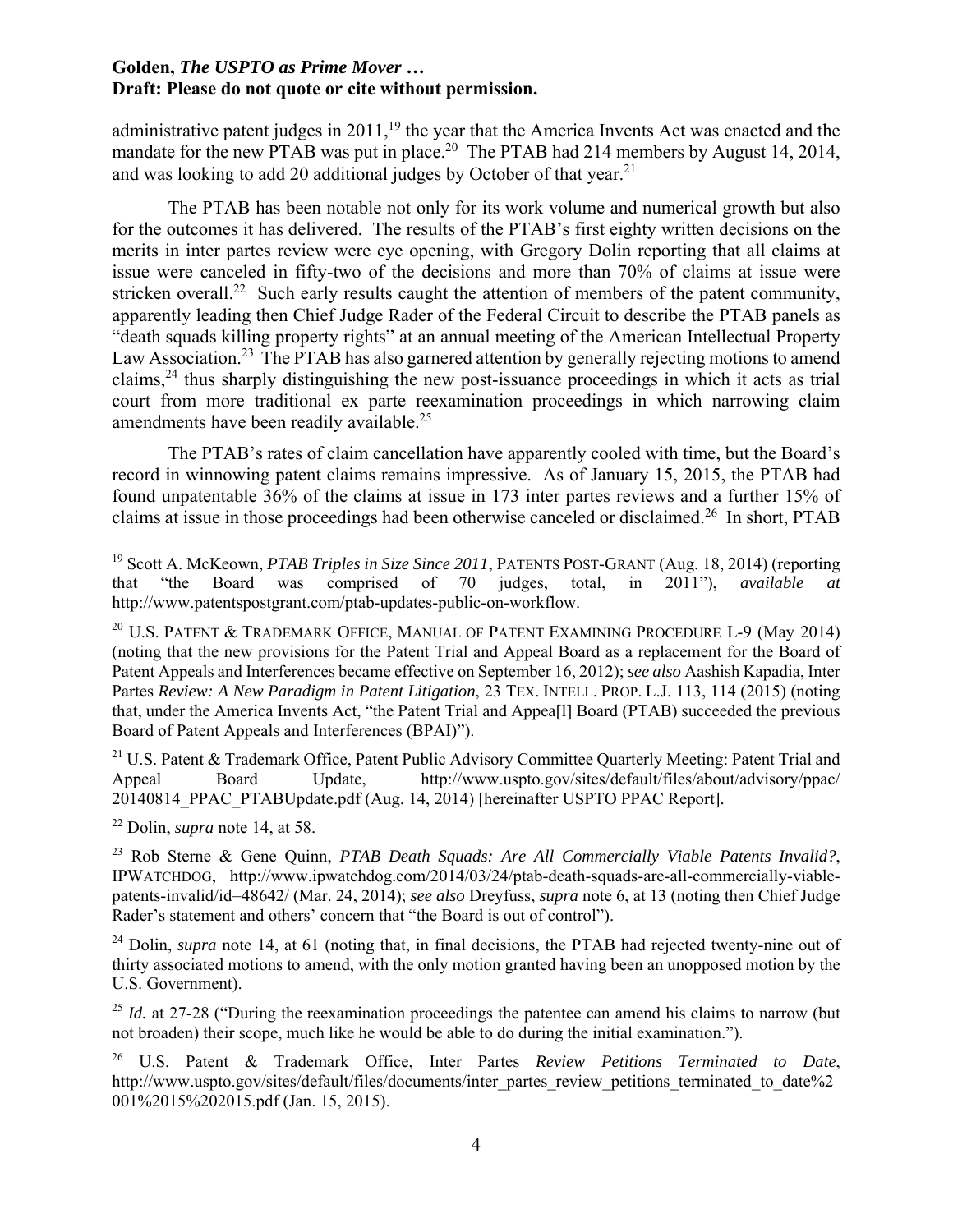proceedings still seem to have led to approximately half of all claims at issue falling by the wayside, a record that helps explain why, in addition to comparatively low cost, pursuit of review before the PTAB has become a favored path for many patent challengers.

Of course, mere volume of USPTO activity such as that of the PTAB does not by itself equate to a high level of influence on how patent law develops or even how individual cases are resolved. But the USPTO's new proceedings give the agency increased capacity to deliver adversarially tested, well-considered, factually well-informed conclusions on controversial issues of patent law's substance as well as of USPTO procedure. Thus, even assuming that Article III courts remain the principal authorities on questions of substantive patent law, these proceedings seem likely to enhance the USPTO's ability to affect how such questions are resolved.

At least since the adoption of a regime of substantive USPTO examination in the mid-1800s, the USPTO has been in position to be patent law's "first mover" in that the USPTO has the initial job of determining whether a patent application should be allowed. But the sheer volume of patent applications and lack of immediate clarity about their technological and legal implications place important limitations on the influence that the USPTO can exert through this first-stage review. Even with several thousand examiners, the yearly influx of several hundred thousand applications means that the USPTO can—and even arguably should<sup>27</sup>—often conduct little more than a relatively cursory investigation of various questions relating to patentability.<sup>28</sup> Further, the need to use several thousand examiners, as well as hundreds of administrative patent judges, means that the USPTO has natural problems ensuring that individual decisions by agency employees are properly representative of the official positions of the agency as a whole.

Nonetheless, in part through the issuance of guidance documents that do not themselves have the force of law, the USPTO has already shown a capacity to influence the substantive course of patent law's development. The utility guidelines that the USPTO developed in the late 1990s to deal with a flood of patent applications for often fragmentary DNA sequences<sup>29</sup> were deployed by the USPTO's examination corps and the Board of Patent Appeals and Interferences to reject specific patent claims in original examination.<sup>30</sup> The Federal Circuit then affirmed these rejections

<sup>27</sup> Mark A. Lemley, *Rational Ignorance at the Patent Office*, 95 NW. U. L. REV. 1495, 1497 (2001) ("Because so few patents are ever asserted against a competitor, it is much cheaper for society to make detailed validity determinations in those few cases than to invest additional resources examining patents that will never be heard from again.").

<sup>28</sup> *See* John M. Golden, *Proliferating Patents and Patent Law's "Cost Disease"*, 51 HOUS. L. REV. 455, 496-97 (2013) (indicating how, roughly speaking, an average of something in the nature of 20 hours for USPTO examiner work on each application follows from current numbers of patent examiners and incoming applications per year).

<sup>&</sup>lt;sup>29</sup> Golden, *supra* note 12, at 554 (discussing how "the USPTO injected new life into the utility requirement for biological-substance and chemical-substance inventions").

<sup>&</sup>lt;sup>30</sup> *In re* Fisher, 421 F.3d 1365, 1368 (Fed. Cir. 2005) (noting that, in reviewing a patent application, the USPTO examiner had "found that [claimed DNA sequences] were not supported by a specific and substantial utility" and that the Board had also found that various asserted utilities for the sequences were not specific and substantial utilities).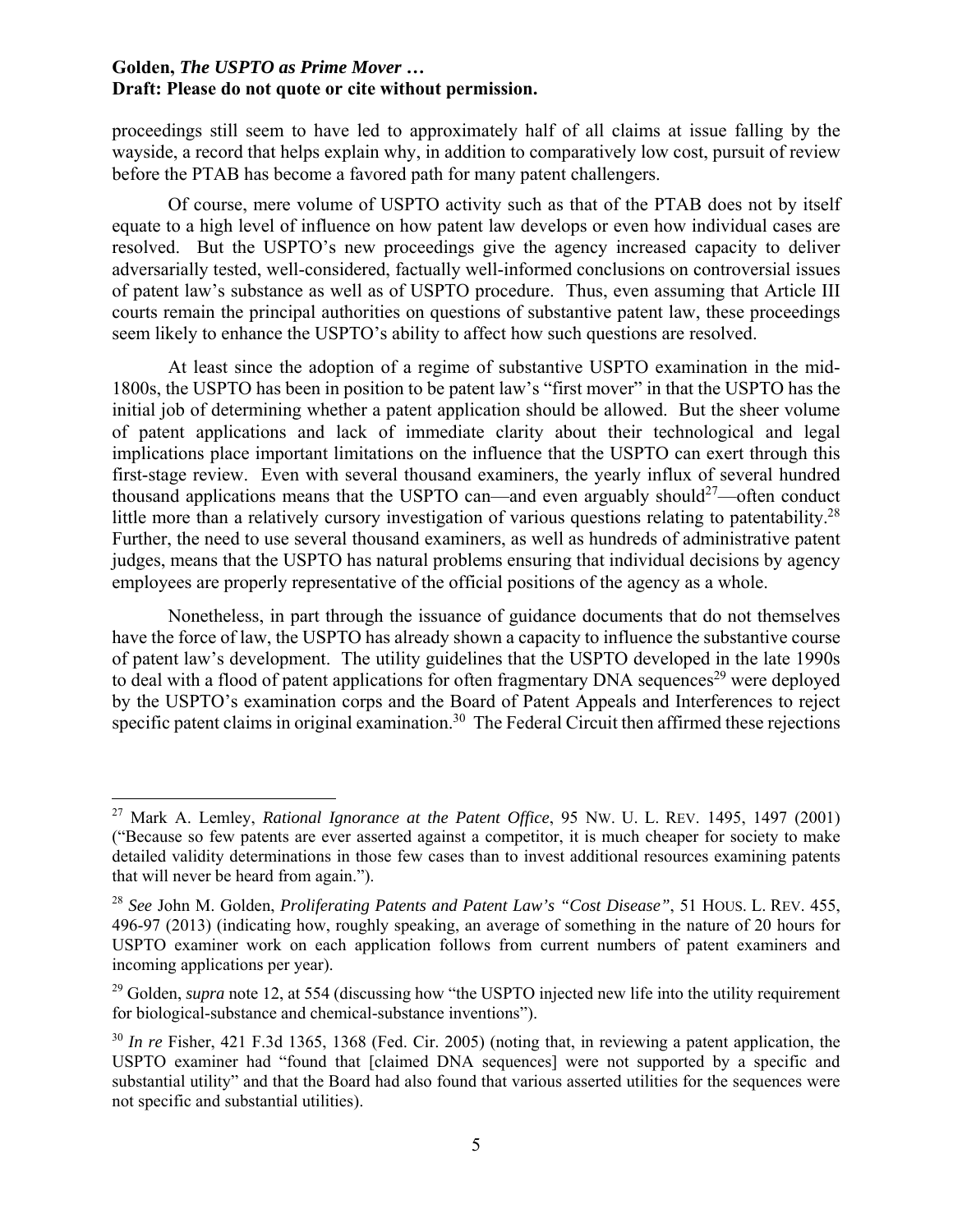under a deferential standard of review that reflected the factual underpinnings for the USPTO's approach.31

Likewise, the USPTO helped set the stage for recent revitalization of restrictions on subject-matter eligibility by highlighting concerns with subject-matter eligibility in opinions associated with a precedential decision by the Board of Patent Appeals and Interferences in 2004.<sup>32</sup> The Board's opinion rejected a "technological arts" requirement for subject-matter eligibility<sup>33</sup> but declined to reject or even to criticize an alternative approach to limiting patentable subject matter suggested in a dissent.<sup>34</sup> This dissent not only highlighted the USPTO's natural need to address such issues promptly<sup>35</sup> but also proposed an alternative test for subject-matter eligibility under which a process claim must be "tied to a particular machine or apparatus" or "transform physical subject matter to a different state or thing."<sup>36</sup> The Federal Circuit later substantially adopted this "machine or transformation" test.<sup>37</sup> Although the U.S. Supreme Court ultimately rejected the test as lacking sufficient statutory and precedential support<sup>38</sup> as well as, in the opinion of at least four justices, possessing excessive rigidity,<sup>39</sup> the Supreme Court has left in place and, indeed, bolstered the turn toward a more restrictive approach to subject-matter eligibility that the USPTO helped produce.40

<sup>38</sup> *Id.* at 602-04 (discussing statutory language, interpretive principles, and prior Supreme Court decisions).

 <sup>31</sup> *Id.* at 1379 ("We conclude that substantial evidence supports the Board's findings that each of the five claimed [DNA sequences] lacks a specific and substantial utility and that they are not enabled.").

<sup>32</sup> *Ex parte* Lundgren, 76 U.S.P.Q. 2d 1385 (B.P.A.I. 2004).

<sup>33</sup> *Id.* 

<sup>&</sup>lt;sup>34</sup> *Id.* ("We decline at this stage ... to enter a new ground of rejection based on Judge Barrett's rationale, because in our view his proposed rejection would involve development of the factual record and, thus, we take no position in regard to the proposed new ground of rejection.").

<sup>&</sup>lt;sup>35</sup> *Id.* (Barrett, Admin. Pat. J., dissenting) ("In recent years, the USPTO has been flooded with claims to 'processes,' many of which bear scant resemblance to classical processes of manipulating or transforming compositions of matter and of functions performed by machines.").

<sup>&</sup>lt;sup>36</sup> *Id.* ("A series of steps which is not tied to a particular machine or apparatus, and which does not transform physical subject matter to a different state or thing, does not meet the statutory definition of a 'process' and is not patentable subject matter.").

 $37$  Bilski v. Kappos, 561 U.S. 593, 600 (2010) (noting the Federal Circuit's adoption of a "machine-ortransformation test'" for the patent eligibility of a process).

<sup>&</sup>lt;sup>39</sup> *Id.* at 606 (opinion of Kennedy, J.) ("Section 101's terms suggest that new technologies may call for new inquiries.").

<sup>40</sup> *See Bilski*, 561 U.S. at 600 (emphasizing that, in rejecting a machine-or-transformation test lately adopted by the Federal Circuit, the Supreme Court should not be "read as endorsing [prior] interpretations of § 101" by the Federal Circuit); *id.* at 658 (Breyer, J., concurring in the judgment) (contending that rejection of the Federal Circuit's prior "useful, concrete, and tangible result" test for subject-matter eligibility was "consistent with" all the justices' written opinions (internal quotation marks omitted)); *see also id.* at 614 n.1 (Stevens, J., concurring in the judgment) (stating that "it would be a grave mistake to assume that anything with a 'useful, concrete and tangible result' … may be patented" (internal quotation marks omitted)).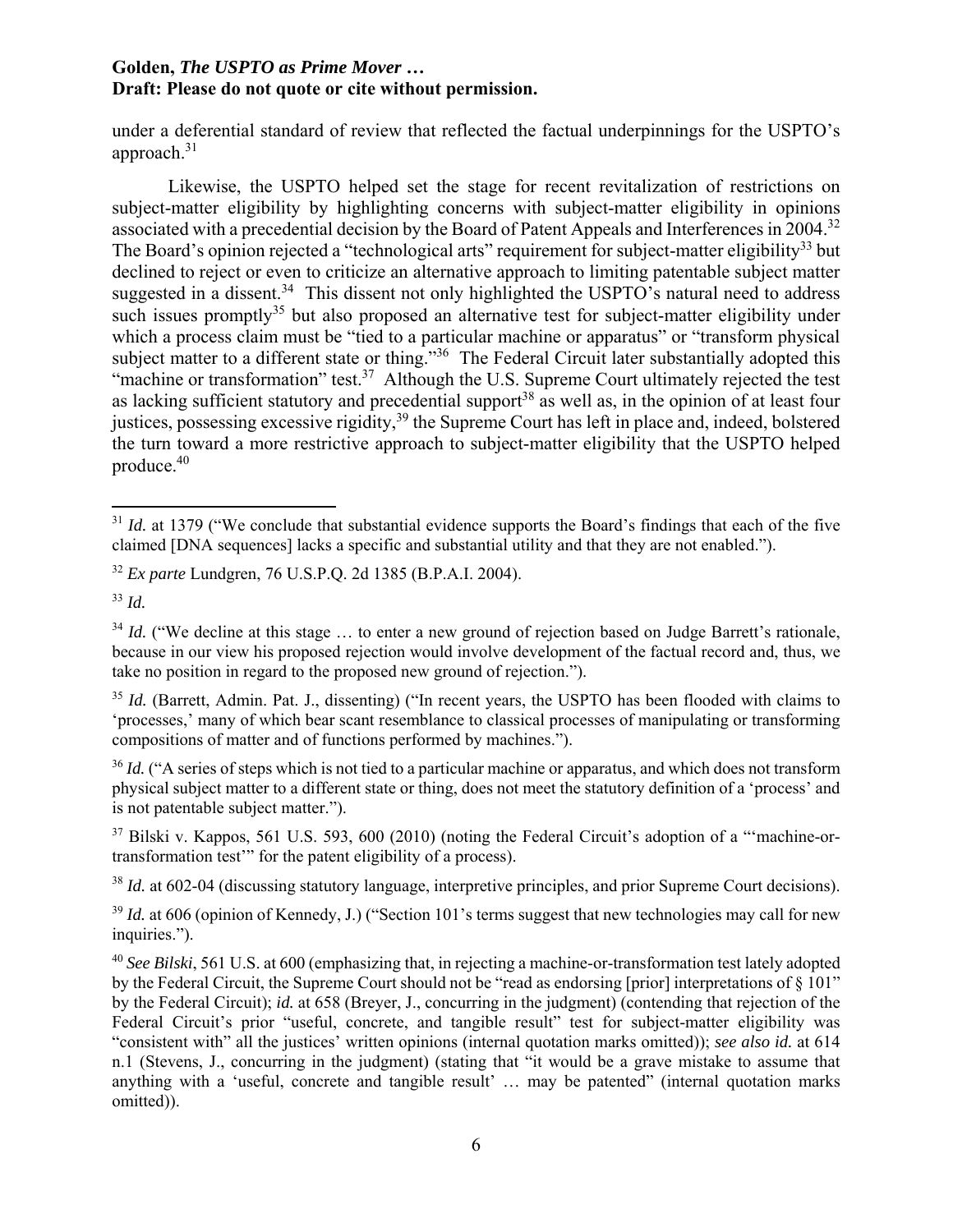The USPTO's newly expanded powers to engage in post-issuance proceedings increase its capacity to act as "first mover." Most specifically in this regard, provisions for automatic stays of district court litigation while a patent is subject to inter partes or post-grant review effectively provide the USPTO with a variant of "primary jurisdiction"<sup>41</sup> when a challenger to a patent files a civil action after or on the same day as the challenger petitions for inter partes or post-grant review.42 More generally, inter partes and post-grant review proceedings not only provide expanded opportunities for USPTO action but also mean that such action will come in circumstances in which USPTO review, in terms of timing and quality, is more on a par with the sort of trial-based, post-issuance review traditionally only available in Article III courts or, for at least a subset of infringement cases, the International Trade Commission.<sup>43</sup> As opposed to prior provisions for ex parte reexamination and inter partes reexamination that limited grounds for postissuance challenge to arguments of obviousness or lack of novelty based on prior-art "patents or printed publications,"44 the new provisions for post-grant review broadly enable the USPTO to review challenges to patent claims based on all the grounds for invalidity that an accused infringer might raise in litigation in the district courts.<sup>45</sup> Moreover, these new provisions enable the USPTO

<sup>41</sup> *See* RICHARD J. PIERCE, JR., SIDNEY A. SHAPIRO & PAUL R. VERKUIL, ADMINISTRATIVE LAW AND PROCESS § 5.8, at 221 (5th ed. 2009) (describing primary jurisdiction as "a concept used by courts to allocate initial decision making responsibility" and noting that, "[i]f a court concludes that an issue raised in an action before the court is within the primary jurisdiction of an agency, the court will defer any decision in the action before it until the agency has addressed the issue" (emphasis omitted)); John F. Duffy, *On Improving the Legal Process of Claim Interpretation: Administrative Alternatives*, 2 WASH. U. J.L. & POL'Y 109, 137 (2000) (observing that, after a court "decides to invoke the doctrine" of primary jurisdiction, the court may "gran[t] a stay of proceedings").

<sup>&</sup>lt;sup>42</sup> 35 U.S.C. § 315(a) ("If the petitioner or real party in interest files a civil action challenging the validity of a claim of the patent on or after the date on which the petitioner files a petition for inter partes review of the patent, that civil action shall be automatically stayed …."); *id.* § 325(a)(2) ("If the petitioner or real party in interest files a civil action challenging the validity of a claim of the patent on or after the date on which the petitioner files a petition for post-grant review of the patent, that civil action shall be automatically stayed ….").

<sup>43</sup> Dreyfuss, *supra* note 6, at 6 (discussing procedural aspects of post-grant review, inter partes review, and covered-business-method review proceedings); Melissa F. Wasserman, *Deference Asymmetries: Distortions in the Evolution of Regulatory Law*, 93 TEX. L. REV. 625, 661 (2015); Melissa F. Wasserman, *The Changing Guard of Patent Law:* Chevron *Deference for the PTO*, 54 WM. & MARY L. REV. 1959, 1981 (2013) (noting that the USPTO must "allow oral arguments and discovery as part of [its] postgrant review proceedings"); *cf.* Stuart Minor Benjamin & Arti K. Rai, *Who's Afraid of the APA? What the Patent System Can Learn from Administrative Law*, 95 GEO. L.J. 269, 327-28 (2007) (observing that "various postgrant review proceedings … proposed [in the bills that ultimately culminated in amendment of the U.S. Patent Act] would be trial-type procedures on the record that bear the hallmarks of formal adjudication most notably, a proceeding before an administrative judge at which the parties present evidence and crossexamination, with the judge's decision based on the record").

<sup>44 35</sup> U.S.C. §§ 301-03 (indicating allowed grounds from launching an ex parte reexamination); *id.* § 311(a) (pre-America Invents Act provision applying to inter partes reexamination requests filed before September 16, 2012) (indicating allowed grounds for an inter partes reexamination).

<sup>&</sup>lt;sup>45</sup> *See id.* § 321(b) ("A petitioner in post-grant review may request to cancel as unpatentable 1 or more claims of a patent on any ground that could be raised under paragraph (2) or (3) of section 282(b) (relating to invalidity of the patent or any claim)."); *cf.* Pub. L. 112-29, § 18(a), 125 Stat. 284, 329-30 (providing for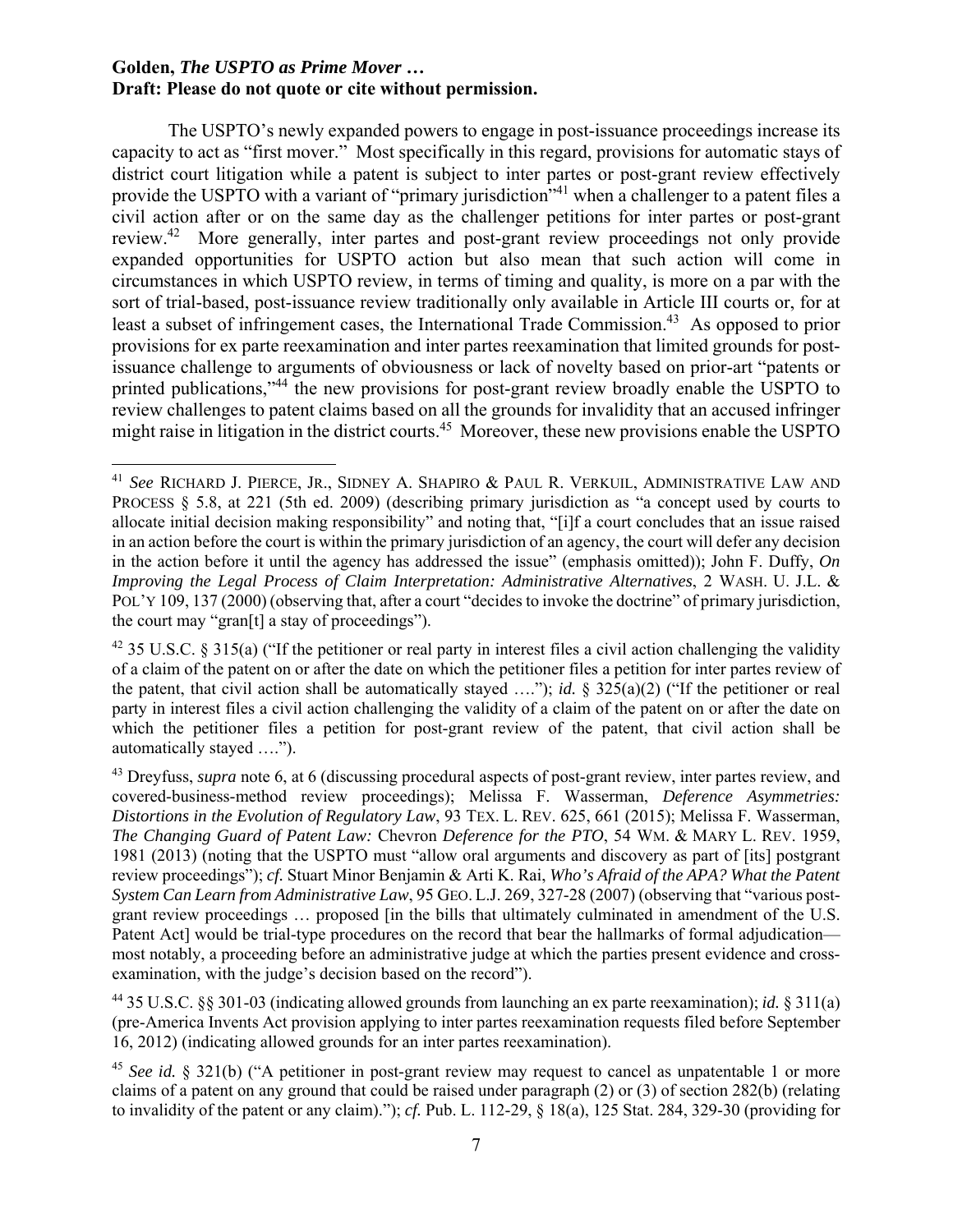to institute post-grant review not only (1) on grounds that a challenge to one or more claims would "more likely than not" succeed,  $46$  but also and alternatively (2) on grounds "that the petition [for post-grant review] raises a novel or unsettled legal question that is important to other patents or patent applications."47 At the same time, the USPTO retains the capacity to launch post-issuance proceedings sua sponte on the more limited grounds allowed for ex parte reexamination.<sup>48</sup>

# **II. Continuing Limitations on USPTO Authority**

Despite the USPTO's increased capacities to act through post-issuance proceedings in ways that delay or obviate any potential need for court proceedings, the USPTO still has substantial limits on its powers relative to those of Article III courts. Most obviously, the USPTO continues to lack any jurisdiction over questions of infringement<sup>49</sup> and, in part because of its use of a "broadest reasonable construction" approach to interpreting patent claims,<sup>50</sup> has had and, until its interpretive approach is changed, will likely continue to have limited influence on claim constructions in civil actions and actions before the International Trade Commission, in which a "best construction" approach prevails.<sup>51</sup> Further, "courts view the USPTO as lacking any general grant of so-called 'substantive rulemaking authority' and, thus, as generally not meriting highlevel deference for its interpretation of substantive aspects of the Patent Act."52 Although the Federal Circuit has recently recognized that the USPTO has "authority to establish regulations setting the 'standards' for instituting [inter partes] review and regulating [inter partes review]

 $47$  *Id.* § 324(b).

<sup>50</sup> *In re* Cuozzo Speed Techs., LLC, 778 F.3d 1271, 1279-81 (Fed. Cir. 2015) (concluding that, as with other USPTO proceedings, the "broadest reasonable construction" approach applies to USPTO inter partes review proceedings).

<sup>51</sup> *See* Broadcom Corp. v. U.S. Int'l Trade Comm'n, 542 F.3d 894, 906 (Fed. Cir. 2008) (rejecting a proposed construction as "contrary to the most reasonable interpretation of the claims"); Trading Techs. Int'l, Inc. v. Open E Cry, LLC, 728 F.3d 1309, 1320 (Fed. Cir. 2013) (describing a prior decision as "determin[ing] the best construction for a single disputed claim term"); Asyst Techs., Inc. v. Empak, Inc., 268 F.3d 1364, 1370 (Fed. Cir. 2001) (declaring the nature of "the best interpretation of the patent").

grounds for transitional covered-business-method patent review that largely track those for post-grant review).

 $46$  *Id.* § 324(a).

<sup>48</sup> *See id.* § 303(a) (empowering the Director, "[o]n his own initiative, and any time, [to] determine whether a substantial new question of patentability is raised by patents and publications"); *id.* § 304 (providing that a determination by the Director of "a substantial new question of patentability" in relation to patents and printed publications "will include an order for reexamination").

<sup>49</sup> *See id.* § 281 ("A patentee shall have remedy by civil action for infringement of his patent."); John M. Golden, *Patentable Subject Matter and Institutional Choice*, 89 TEX. L. REV. 1041, 1053 (2011) ("[T]he USPTO has historically had no direct involvement with determinations of whether an accused infringer's conduct in fact constitutes infringement ….").

<sup>52</sup> Golden, *supra* note 12, at 542; *see also* Joseph Scott Miller, *Substance, Procedure, and the Divided*  Patent Power, 63 ADMIN. L. REV. 31, 32-33 (2011) ("It is settled that Congress has given the Patent Office the power to issue procedural rules for patent examination at the Office, *not* substantive rulemaking power of the sort federal agencies typically possess." (emphasis in original)).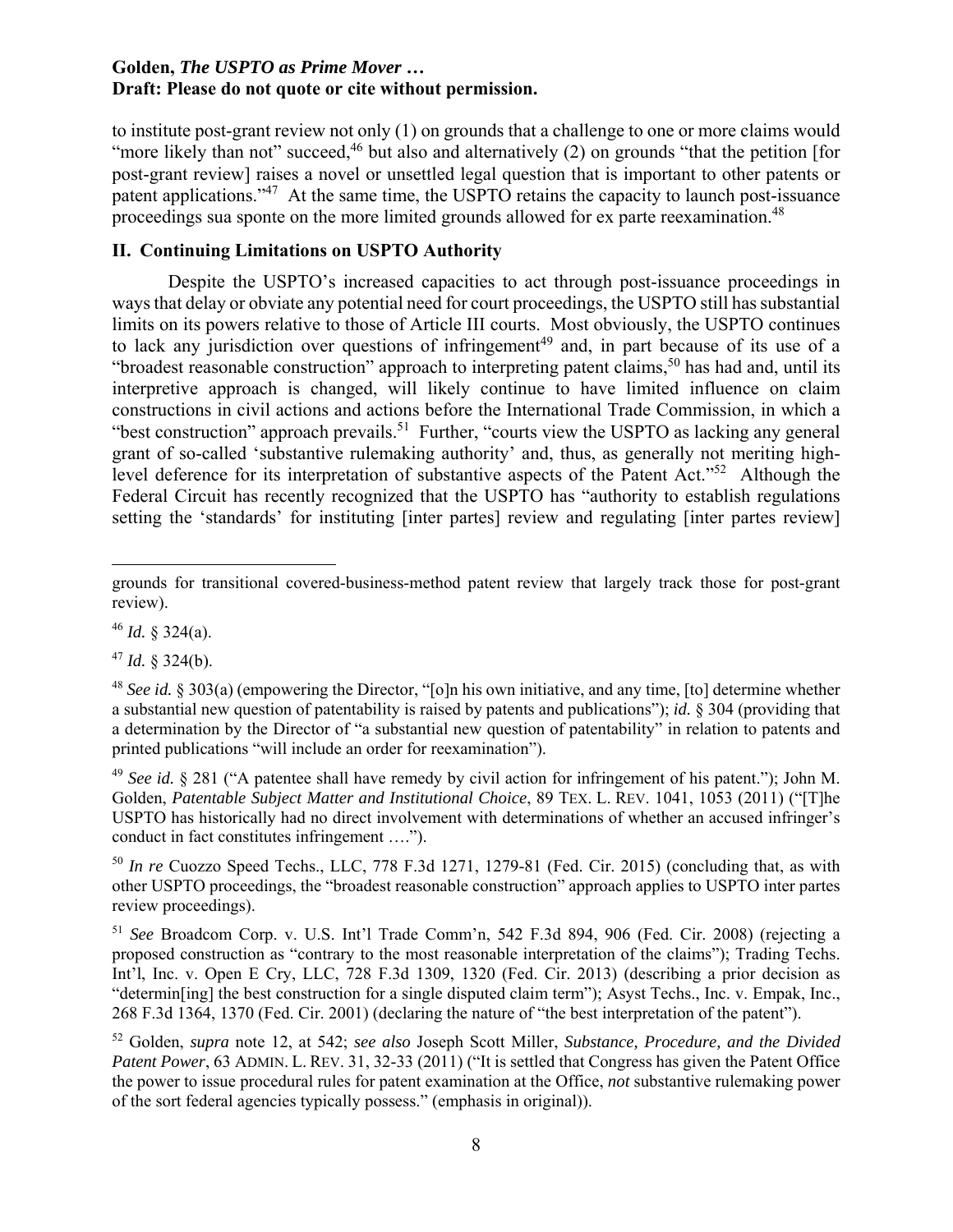proceedings,"53 the Federal Circuit has apparently viewed this new authority as a limited addition to the USPTO's powers, not one calling into question the prior understanding that USPTO rulemaking authority—and, thus, entitlement to high-level, *Chevron* deference for its regulations interpreting the U.S. Patent Act—is severely limited.<sup>54</sup> In a recent decision, the U.S. Supreme Court appeared to reaffirm the view that the USPTO has no general entitlement to great deference on questions of substantive patent law by apparently declining to give such deference to "the [US]PTO's past practice of awarding gene patents."55

Multiple commentators have suggested that new, relatively more formal post-issuance proceedings authorized by the 2011 America Invents Act provide a vehicle for the USPTO to obtain *Chevron* deference on questions of substantive patent law.<sup>56</sup> But I think that, except to the extent statutory provisions relating to such proceedings explicitly provide pertinent rulemaking authority, those statutory provisions are unlikely to provide independent grounds for *Chevron* deference.57 As Lisa Bressman has observed, in *United States v. Mead Corp.*, 58 the Supreme Court "held that an agency is entitled to deference under *Chevron, U.S.A., Inc. v. NRDC* only if Congress has delegated to that agency the authority to issue interpretations that carry the force of law, and

55 Ass'n for Molecular Pathology v. Myriad Genetics, Inc., 133 S. Ct. 2107, 2118 (2013).

<sup>56</sup> *See* Karen A. Lorang, *The Unintended Consequences of Post-Grant Review of Patents*, 17 UCLA J.L. & TECH. 1, 31 (2013) ("I predict that the Federal Circuit will also be required to give *Chevron* deference to the Board's other legal conclusions made during post-grant review, including statutory interpretations of section 101 regarding patent eligible subject matter."); Arti K. Rai, *Improving (Software) Patent Quality*, 51 HOUS. L. REV. 503, (2013) ("[D]octrinal analysis would indicate that the Federal Circuit should give *Chevron* deference to any legal determinations made by the agency in [the USPTO's] new proceedings."); Arti K. Rai, *Patent Validity Across the Executive Branch: Ex Ante Foundations for Policy Development*, 61 DUKE L.J. 1237, 1239 (2012) (contending that use of relatively formal postgrant review to implement USPTO guidelines on issues of substantive patent law would result in "the strong form of deference enunciated by the Court in [*Chevron*] and its progeny"); Wasserman, *Changing Guard*, *supra* note 43, at 1965 (contending that recent statutory changes "anoin[t] the PTO as the chief expositor of substantive patent law standards"); *cf.* Benjamin & Rai, *supra* note 43, at 327-28 (describing proposed post-grant review proceedings as involving "trial-type procedures" to which "*Chevron* deference would seem to apply").

57 Golden, *supra* note 12, at 545-46 (questioning arguments "that Congress's 2011 adoption of the Leahy-Smith America Invents Act (AIA) has effectively given the USPTO the power to develop presumptively binding interpretations of substantive patent law when the USPTO acts through certain forms of administrative adjudication").

58 533 U.S. 218 (2001).

 <sup>53</sup> *Cuozzo*, 778 F.3d at 1282.

<sup>&</sup>lt;sup>54</sup> *Id.* at 1281-82 (noting that the Federal Circuit had "previously held that 35 U.S.C. § 2(b) does not grant substantive rulemaking authority to the [US]PTO"); Wasserman, *Changing Guard*, *supra* note 43, at 1958 (observing that the 2011 America Invents Act "declined to grant the [US]PTO the robust substantive rulemaking powers that had been proposed in earlier versions of the legislation"). *Chevron* deference traces back to *Chevron, U.S.A., Inc. v. Natural Resources Defense Council, Inc.*, 467 U.S. 837 (1984), and this "doctrine charges a court with upholding an agency's statutory interpretation not merely when the court agrees with that interpretation, but also whenever the interpretation is reasonable and not 'contrary to the statute.'" Golden, *supra* note 12, at 547.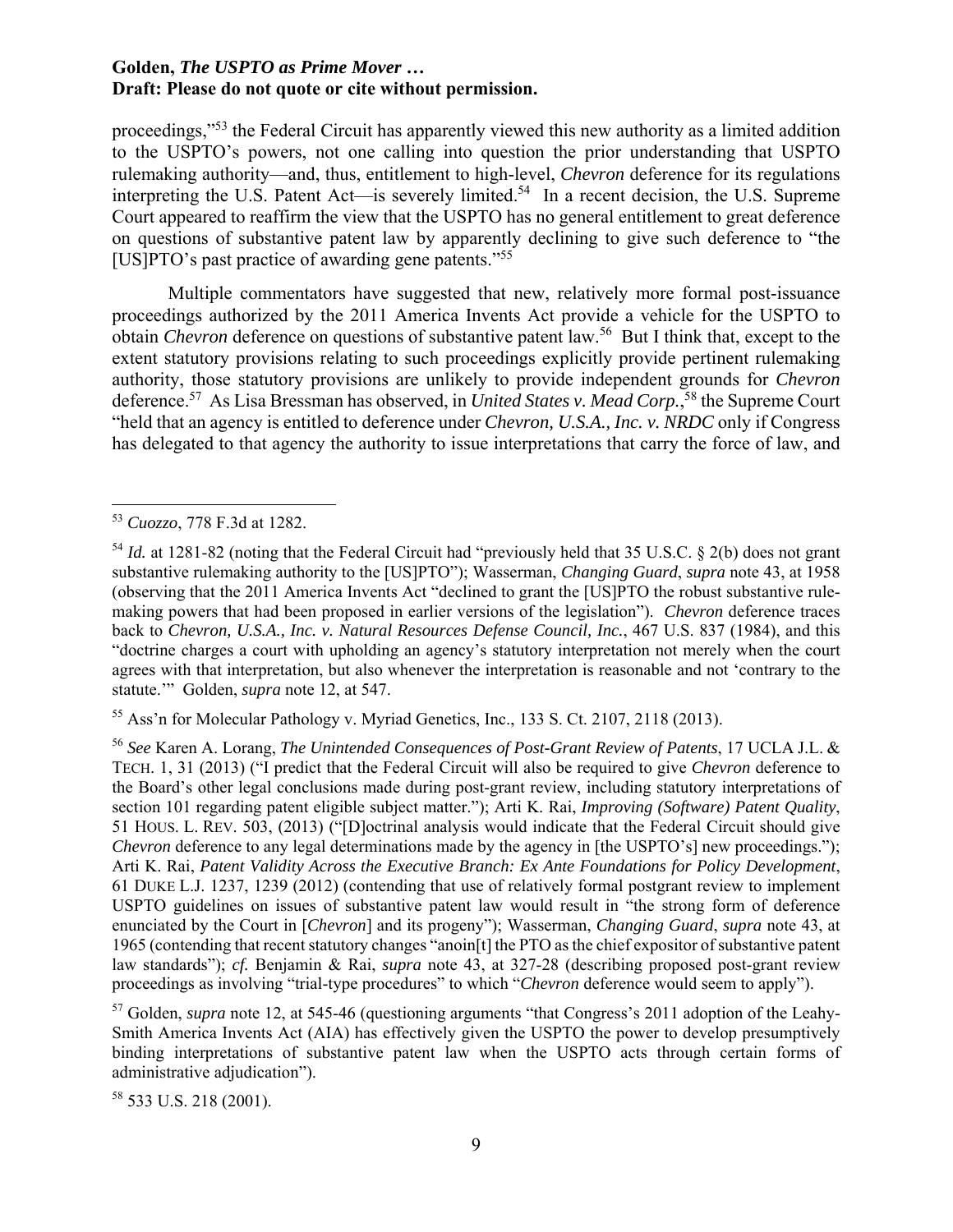the agency has used that authority in issuing a particular interpretation."59 There is little evidence that Congress intended for the USPTO to exercise such authority on questions of substantive patent law through new post-issuance proceedings such as inter partes, post-grant, and covered-businessmethod review.<sup>60</sup>

The new provisions of the Patent Act do not appear to provide explicit indication that the USPTO is now meant to have *Chevron*-level authority on questions of substantive patent law. Moreover, although legislative history on this point appears scant,  $61$  aspects of that history and the general statutory context suggest a contrary conclusion. Perhaps most tellingly, the legislative history for the America Invents Act "prominently featured the trouncing of a proposal to give the USPTO general rulemaking authority<sup>762</sup> that would presumably have been understood as involving implicit delegation of the interpretive authority required for the USPTO to obtain *Chevron* deference on questions of substantive patent law.<sup>63</sup> Meanwhile, despite vociferous academic criticism of the Federal Circuit's handling of patent law<sup>64</sup> and calls for the court to be divested of its largely exclusive jurisdiction over patent appeals,  $65$  the America Invents Act expanded the

<sup>60</sup> *Cf.* Raymond A. Mercado, *Ensuring the Integrity of Administrative Challenges to Patents: Lessons from Reexamination*, 14 COLUM. SCI. & TECH. L. REV. 558, 561 n.6 (2013) ("With the passage of the America Invents Act, *inter partes* reexamination was repealed and replaced by three new administrative procedures for challenging patents: post-grant review, *inter partes* review, and the so-called 'transitional program for covered business method patents,' which follows roughly the same procedures as post-grant review.").

<sup>61</sup> *Cf.* Benjamin J. Christoff, Comment, *Blurring the Boundaries: How the Additional Grounds for Post-Grant Review in the America Invents Act Raise Issues with Separation of Powers and the Administrative Procedure Act*, 39 U. DAYTON L. REV. 111, 127 (2013) (lamenting the lack of much evidence "about Congress' intent" in relation to a provision allowing the USPTO to institute post-grant review to address a new legal question).

62 Golden, *supra* note 12, at 545.

63 United States v. Mead, 533 U.S. 218, 230 (2001) (specifically noting the significance of notice-andcomment rulemaking to the likelihood of "*Chevron* authority"); *see also* Abbe R. Gluck & Lisa Schultz Bressman, *Statutory Interpretation from the Inside—An Empirical Study of Congressional Drafting, Delegation, and the Canons: Part I*, 65 STAN. L. REV. 901, 999 (2013) (observing that the overwhelming majority of congressional staffers surveyed "told us that the authorization of notice-and-comment rulemaking (the signal identified by the court in *Mead*) is always or often relevant to whether drafters intend for an agency to have gap-filling authority").

64 David O. Taylor, *Formalism and Antiformalism in Patent Law Adjudication: Precedent and Policy*, 66 SMU L. REV. 633, 636 (2013) ("[T]he criticism of the Federal Circuit as formalistic has been withering.").

<sup>65</sup> *See, e.g.*, Craig Allen Nard & John F. Duffy, *Rethinking Patent Law's Uniformity Principle*, 101 NW. U. L. REV. 1619, 1625 (2007) ("We propose that, in addition to the Federal Circuit, at least one extant circuit

<sup>59</sup> Lisa Schultz Bressman, *How* Mead *Has Muddled Judicial Review of Agency Action*, 58 VAND. L. REV. 1443, 1444 (2005); *see also* Kristin E. Hickman, *The Three Phases of* Mead, 83 FORDHAM L. REV. 527, 537 (2014) (describing the great majority of U.S. Supreme Court justices as having agreed that "Congress often, but not always, intends for an agency rather than the courts to shoulder primary responsibility for filling statutory gaps" and that "not every action by an agency or its representatives reflects the identification of and deliberate effort to fill a statutory gap in the *Chevron* sense"); Thomas W. Merrill, *Step Zero After* City of Arlington, 83 FORDHAM L. REV. 753, 766 (2014) (describing *Mead* as holding "that *Chevron* is subject to a Step Zero inquiry ... asking whether the agency has been delegated authority to act with the force of law" and whether the agency exercised that authority).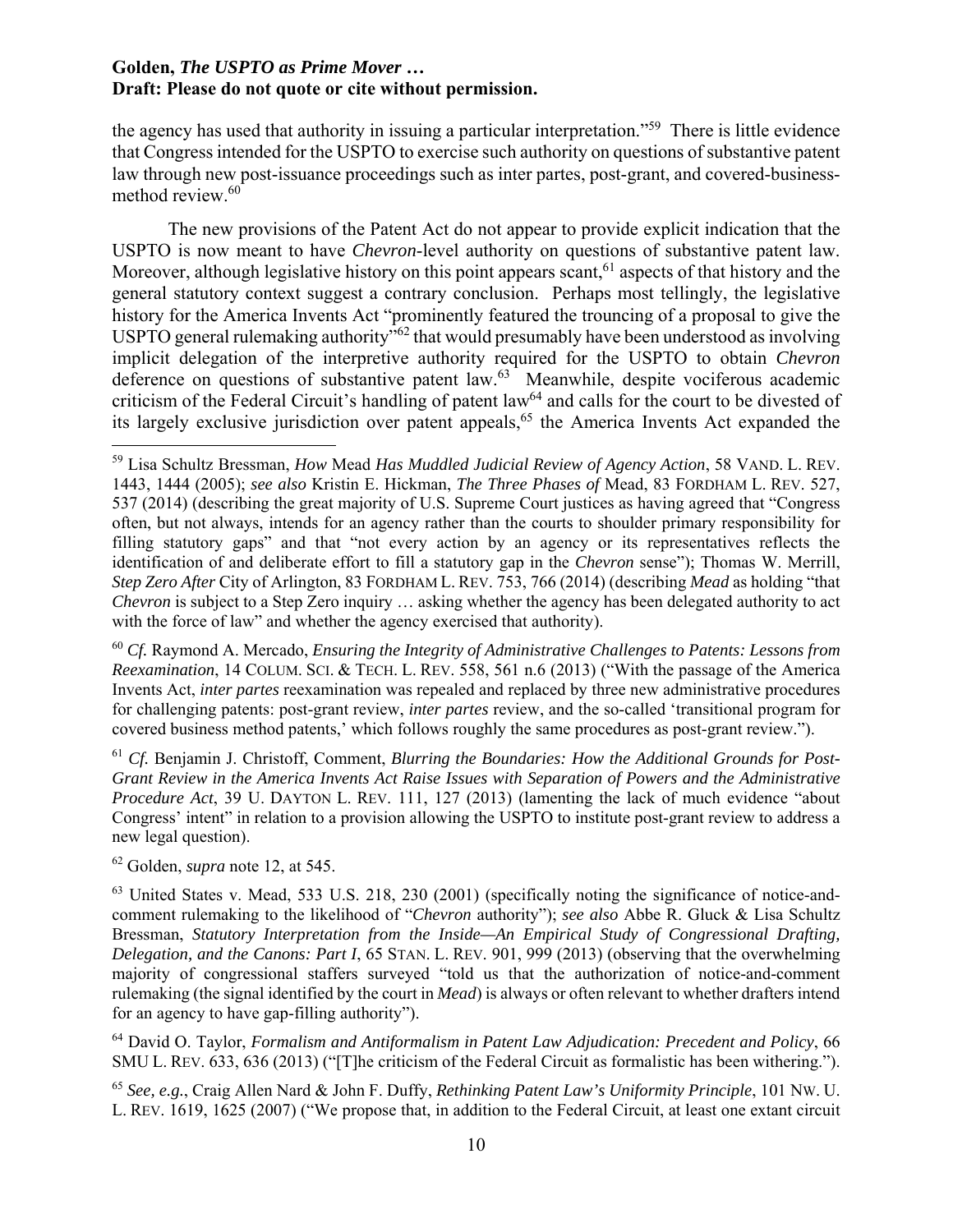Federal Circuit's role as primary, day-to-day expositor of substantive patent law by extending the triggers for the Federal Circuit's appellate jurisdiction to encompass compulsory counterclaims.<sup>66</sup> Thus, the congressional act that created the USPTO's new post-issuance proceedings featured a history and context in which Congress effectively rejected an effort to extend the USPTO's interpretive authority and in which Congress not only reaffirmed but in at least one way extended the Federal Circuit's interpretive hold on patent law. In light of this history and context, there seems little reason to suspect that Congress snuck delegation of *Chevron*-level authority for the USPTO through its provisions for post-issuance proceedings before the Patent Trial and Appeal Board,<sup>67</sup> a body whose decisions the USPTO itself generally characterizes as nonprecedential and thus not legally binding beyond the particular cases in which they appear.<sup>68</sup>

At least one commentator has argued that Congress was not so sneaky in conferring new interpretive authority through PTAB proceedings because Congress signaled an intent to give the USPTO such authority by providing a broad range of grounds for post-grant review, grounds substantially broader than those previously permitted as bases for ex parte or inter partes reexamination.<sup>69</sup> But the substantive issues addressable through post-grant review—namely, legal

 court should be allowed to hear district court appeals relating to patent law. In addition, both the Federal Circuit and [the D.C. Circuit] should have jurisdiction over appeals from the PTO …."); Cecil D. Quillen, Jr., Response Essay, Rethinking Federal Circuit Jurisdiction*—A Short Comment*, 100 GEO. L.J. ONLINE 23, 27 (2012) (arguing for "restoring appellate jurisdiction in patent infringement cases to the regular circuit courts of appeals"); Diane P. Wood, Keynote Address, *Is It Time to Abolish the Federal Circuit's Exclusive Jurisdiction in Patent Cases?*, 13 CHI.-KENT J. INTELL. PROP. 1, 9-10 (2013) (advocating a regime in which parties in patent-infringement suits have "the option of seeking review either in the Federal Circuit or in the regional circuit with jurisdiction over the district court from which the appeal is taken").

<sup>&</sup>lt;sup>66</sup> Joe Matal, *A Guide to the Legislative History of the America Invents Act: Part II of II*, 21 FED. CIR. B.J. 539, 539-540 (2012) (noting that section 19 of the America Invents Act "extend[ed] the Federal Circuit's appellate jurisdiction to compulsory patent and plant-variety-protection counterclaims"); *cf.* 28 U.S.C. § 1295(a)(1) (giving the Federal Circuit exclusive jurisdiction over "an appeal from a final decision of a district court of the United States … in any civil action arising under, or in any civil action in which a party has asserted a compulsory counterclaim arising under, any Act of Congress relating to patents or plant variety protection").

<sup>67</sup> *Id.* at 545-46; *cf.* Abbe R. Gluck & Lisa Schultz Bressman, *Statutory Interpretation from the Inside—An Empirical Study of Congressional Drafting, Delegation, and the Canons: Part I*, 65 STAN. L. REV. 901, 999 (2013) (noting that, in a survey of congressional staffers, "88% told us that the authorization of noticeand-comment rulemaking … is always or often relevant to whether drafters intend for an agency to have gap-filling authority").

<sup>&</sup>lt;sup>68</sup> *See infra* text accompanying notes .

<sup>69</sup> Wasserman, *Changing Guard*, *supra* note 43, at 1993 (contending that the AIA's provision for institution of post-grant review to address "a novel or unsettled legal question that is important to other patents or patent applications," 35 U.S.C. § 324(b), "provides strong support that Congress intended postgrant review to be accompanied with a policy-making or law-making ability"); *id.* ("Allowing the PTO to decide all contours of patentability during the postgrant review also supports the notion that Congress intended the agency to play a larger policy-making function.").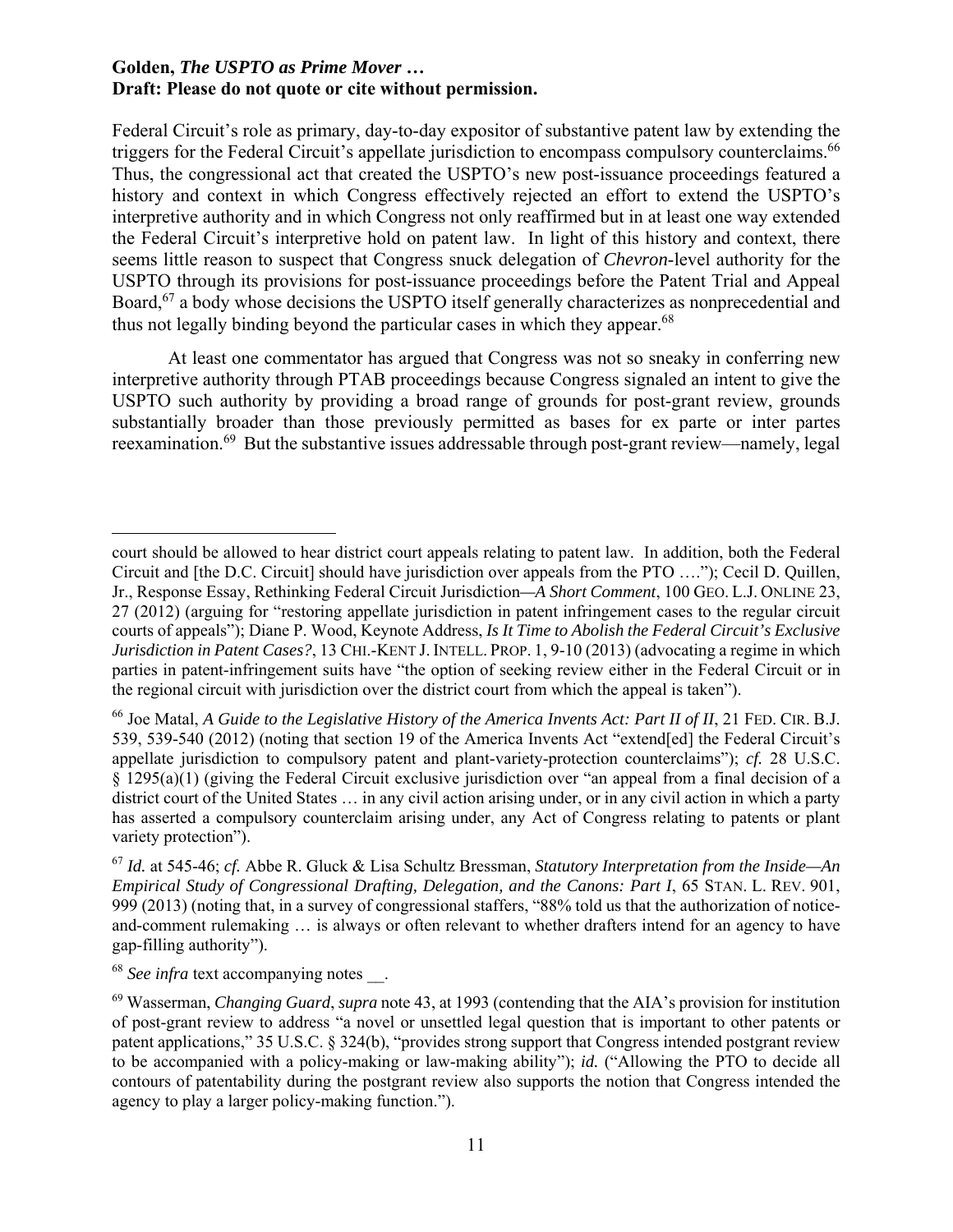issues relating to questions of patent validity<sup>70</sup>—appear to have already been within the USPTO's ambit through its pre-established role in reviewing patent applications.<sup>71</sup> Further, congressional allowance for institution of post-grant review on the ground that a validity challenge "raises a novel or unsettled legal question that is important to other patents or patent applications<sup>"72</sup> does not necessarily indicate congressional intent that the USPTO have greater authority to resolve such questions conclusively. Perhaps the only detailed legislative history on point—statements by Senator Ky $1^{73}$ —described this ground for USPTO review as enabling the agency "to reconsider an important legal question and to effectively certify it for Federal [C]ircuit resolution."74 Hence, in Senator Kyl's account, the utility of post-grant review was substantially predicated on its capacity for enabling a relatively early Federal Circuit decision. Moreover, according to Senator Kyl, situations that would call for judicial reversal of the agency's course would be ones in which the USPTO's position "is wrong" or "incorrect"—not only, as would be expected with *Chevron*-level review, situations in which the USPTO's position is unreasonable.<sup>75</sup>

Reinforcement of the sense that the Federal Circuit, not the USPTO, was still envisioned as the primary day-to-day authority on questions of substantive patent law appears in Senator Kyl's description of post-grant review as a means for the USPTO "to effectively certify" questions so that they might be "conclusively resolved by the Federal [C]ircuit."76 As Verity Winship has noted, "[d]efined broadly, certification is a procedure by which one entity is able to obtain from the determining entity a conclusive answer to a question of law."<sup>77</sup> Senator Kyl's certification language thus cast the Federal Circuit in the role of the relevant "determining entity," rather than that of a deferential reviewer of the work of the law's primary interpretive authority.

Finally, in relation to the broad grounds available for post-grant proceedings, Senator Kyl's statements provide a commonsense explanation that does not require new interpretive authority

75 154 CONG. REC. at S9988.

<sup>76</sup> *Id.* 

<sup>70</sup> *See* 35 U.S.C. § 321(b) ("A petitioner in a post-grant review may request to cancel as unpatentable 1 or more claims of a patent on any ground that could be raised under paragraph (2) or (3) of section 282(b) (relating to invalidity of the patent or any claim.").

<sup>71</sup> *See id.* § 131 (providing for examination of patent applications to determine whether an "applicant is entitled to a patent under the law").

 $72$  *Id.* 8 324(b).

<sup>73</sup> *See* Christoff, *supra* note 61, at 127 (highlighting Senator Kyl's statements "in 2008, when the provision was originally proposed").

<sup>74 154</sup> CONG. REC. S9982, S9988 (daily ed. Sept. 27, 2008) (statement of Sen. Kyl); *cf.* 157 CONG. REC. at S1368, S1375 (daily ed. Mar. 8, 2011) (statement of Sen. Kyl) (asserting the relevance of 2008 remarks on "what is now section 324(b)'s additional threshold for instituting a post-grant review").

<sup>77</sup> Verity Winship, *Cooperative Interbranch Federalism: Certification of State-Law Questions by Federal Agencies*, 63 VAND. L. REV. 181, 184-85 (2010) ("Defined broadly, certification is a procedure by which one entity is able to obtain from the determining entity a conclusive answer to a question of law."); *see also* Allan D. Vestal, *The Certified Question of Law*, 36 IOWA L. REV. 629, 629-30 (1951) ("Basically, certification of questions of law is a procedure by which an inferior court is able to obtain from a defining court a conclusive answer to a material question of law.").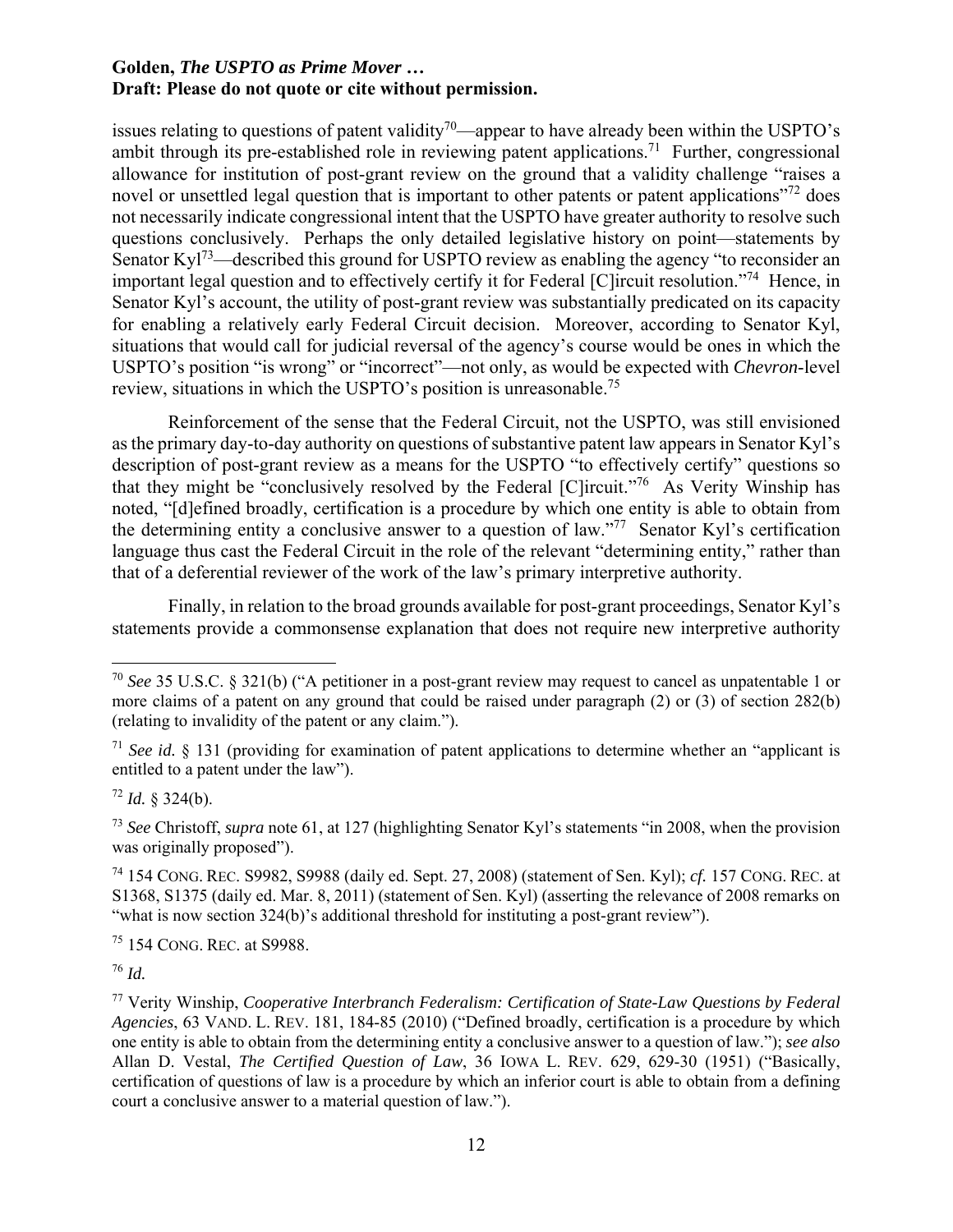for the USPTO. By providing a wide avenue for private-party challenges that could sidestep traditional requirements for Article III standing in the district courts,78 the broad grounds for postgrant review could facilitate judicial review of disputed, pro-patentee legal decisions by the USPTO "before a large number of improper patents are granted and allowed to unjustifiably disrupt an industry.<sup>"79</sup> Otherwise, if, in original examination, the USPTO made a pro-patentee legal decision on a question such as subject-matter eligibility, that decision might escape judicial review indefinitely. The patent applicant would, generally speaking, have neither a legal basis nor an incentive to challenge the USPTO's ruling, and others would likely lack Article III standing to challenge the ruling until threatened with a suit for infringement.<sup>80</sup>

The sense that Congress did not have an implicit intent for PTAB proceedings to be a vehicle for a broad expansion of the USPTO's interpretive authority seems supported by Congress's provision for how Board decisions would be reviewed. Although Congress enacted language requiring the PTAB's administrative patent judges to sit in panels of "at least 3,"<sup>81</sup> Congress appears to have made no explicit provision for review of panel decisions by a person or relatively small-numbered body representing the overall opinion of the agency—for example, by the Director of the USPTO, who is "appointed by the President, by and with the advice and consent of the Senate" and in whom, by statute, "[t]he powers and duties of the United States Patent and Trademark Office [are] vested."82 Instead, the U.S. Patent Act explicitly confers on the Federal Circuit the job of reviewing Board judgments in inter partes review and post-grant review  $83$ —

 $82$  35 U.S.C. § 3(a)(1).

 <sup>78</sup> *See* Consumer Watchdog v. Wis. Alumni Research Found., 753 F.3d 1258, 1261 (Fed. Cir. 2014) ("[W]here Congress has accorded a procedural right to a litigant, such as the right to appeal an administrative decision, certain requirements of standing—namely immediacy and redressability, as well as prudential aspects that are not part of Article III—may be relaxed.").

<sup>79 154</sup> CONG. REC. at S9988.

<sup>80</sup> *See* John M. Golden, *Patent Privateers: Private Enforcement's Historical Survivors*, 26 HARV. J.L. & TECH. 545, 549 (2013) (describing still restrictive requirements for "standing to challenge patents in district court"); John M. Golden, *Patentable Subject Matter and Institutional Choice*, 89 TEX. L. REV. 1041, 1086- 87 (2011) (noting possibilities for substantial delays in subject-matter eligibility questions being presented to courts).

<sup>&</sup>lt;sup>81</sup> ERIKA HARMON ARNER ET AL., THE PRACTITIONER'S GUIDE TO TRIALS BEFORE THE PATENT TRIAL AND APPEAL BOARD 21 (E.H. Arner & J.E. Palys eds., 2014) ("Both [post-grant review] and [inter partes review] proceedings will be conducted before a three-judge panel of administrative patent judges …."); *cf.*  35 U.S.C. § 6(c) ("Each appeal, derivation proceeding, post-grant review, and inter partes review shall be heard by at least 3 members of the Patent Trial and Appeal Board, who shall be designated by the Director.").

<sup>&</sup>lt;sup>83</sup> *Id.* § 141 ("A party to an inter partes review or a post-grant review who is dissatisfied with the final written decision of the Patent Trial and Appeal Board under section 318(a) or 328(a) (as the case may be) may appeal the Board's decision only to the United States Court of Appeals for the Federal Circuit."). Instead of conferring on the USPTO's Director a power to review PTAB decisions in an adjudicatory role, the Patent Act confers on the Director a "right to intervene in an appeal from a decision entered by the Patent Trial and Appeal Board in a derivation proceeding under section 135 or in an inter partes or postgrant review under chapter 31 or 32." *Id.* § 143.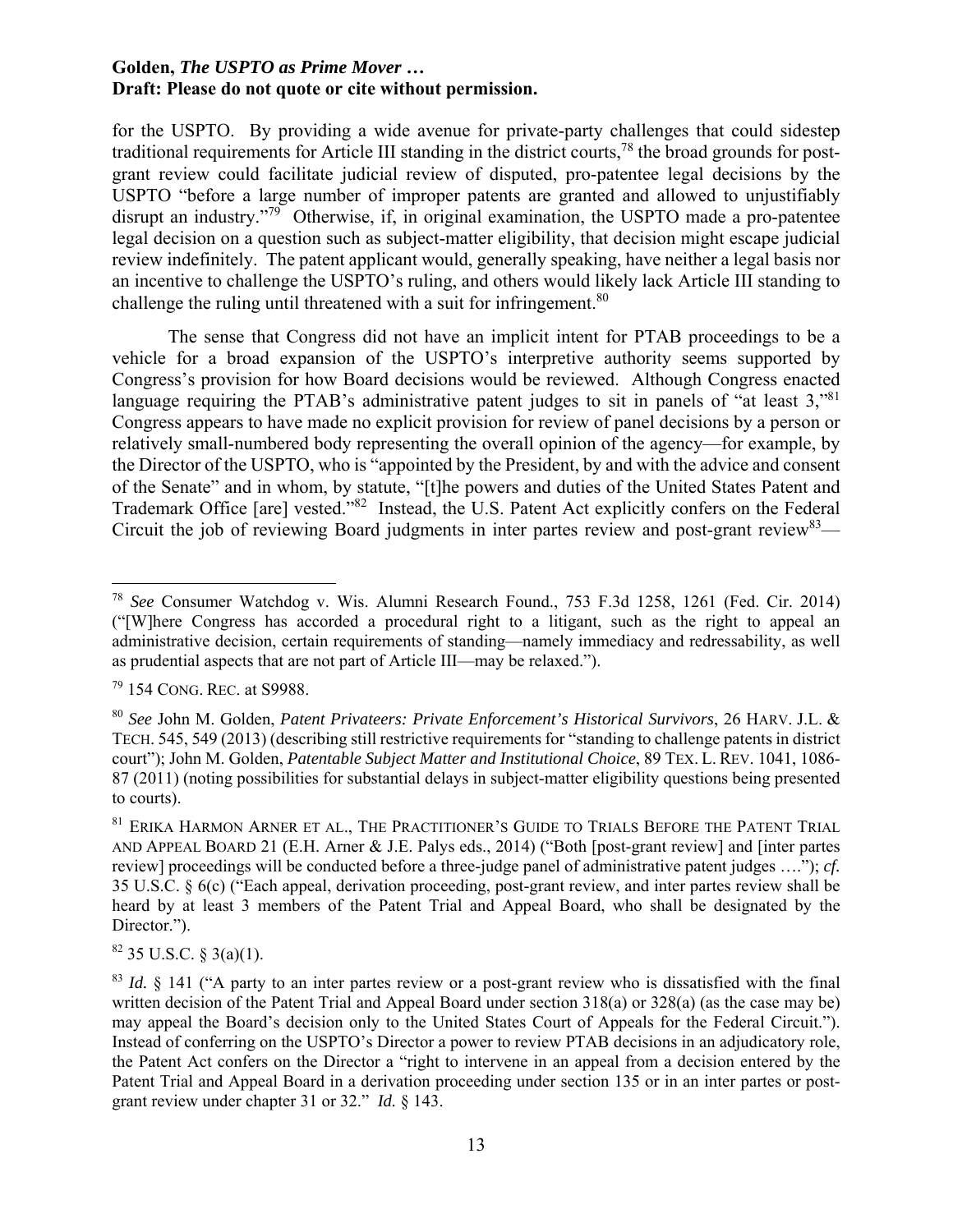arguably reaffirming a congressional understanding that the Federal Circuit, rather than "the agency," is the truly primary, day-to-day authority on the substantive meaning of U.S. patent law.

The Patent Act's provisions for Federal Circuit review of PTAB decisions without intervening whole-agency review contrast substantially with the Administrative Procedure Act's specific provisions for formal adjudication.<sup>84</sup> If "the agency"—e.g., the full body of Commissioners of an agency such as the International Trade Commission—does "not preside at the reception of the evidence" in formal adjudication, the APA appears generally to contemplate that there will be a later opportunity for review by "the agency" of the "initial decision" made by the agency employee or employees who do preside over the evidentiary hearings.<sup>85</sup> Thus, for example, in formal adjudication before the International Trade Commission, an initial determination by an administrative law judge may be appealed to the Commissioners sitting as an adjudicatory body.86

With this backdrop, it seems strange to think that a panel of three out of a body of over 200 administrative patent judges distributed among multiple, geographically dispersed offices $87$ constitutes "the agency" in the terms conceived by the APA. At best, the PTAB's administrative patent judges seem somewhat diluted analogs of the administrative law judges that the APA authorizes to preside over "the taking of evidence" in lieu of "the agency" or "one or more members of the body which comprises the agency."<sup>88</sup> Even assuming administrative patent judges are acceptable substitutes for administrative law judges for purposes of formal adjudication, USPTO procedures would still be lacking in light of the failure to make general provision, by

 $885$  U.S.C. § 556(b).

<sup>&</sup>lt;sup>84</sup> PTAB trials might be most properly viewed as falling into that very large class of administrative proceedings—apparently very common in the U.S. administrative state—that might be considered "similar to formal adjudication" but not technically "formal" in the APA sense because they feature "Administrative Judges," who are commonly less expensive than administrative law judges and subject to performance review by the agency. PIERCE ET AL., *supra* note 41, § 6.4.3a, at 323; *see also id.* § 6.4.3a, at 322 ("All formal adjudications must be presided over by (1) the agency; (2) one or more members of the body which comprises the agency; or[] (3) one or more Administrative Law Judges (ALJs)."). On the other hand, in *United States v. Mead Corp.*, 533 U.S. 218 (2001), the U.S. Supreme Court seems to have used the term "formal adjudication" more loosely to refer to a broader class of trial-type proceedings than those conforming entirely to sort of formal adjudication explicitly contemplated by the APA: footnote 12 in support of a comment about the application of *Chevron* deference to "formal adjudication" cited, as an example, *INS v. Aguirre-Aguirre*, 526 U.S. 415 (1999). *Mead*, 533 U.S. at 230 n.12. *Aguirre-Aguirre* featured agency adjudication that involved initial decision by an immigration judge followed by review by the Board of Immigration Appeals, a body that the Attorney General "ha[d] vested … with power to exercise the 'discretion and authority conferred upon the Attorney General by law' in the course of 'considering and determining cases before it'" and that the Court said it had previously recognized "should be accorded *Chevron* deference." 526 U.S. at 425.

 $85$  5 U.S.C. § 557(b) ("On appeal from or review of the initial decision, the agency has all the powers which it would have in making the initial decision except as it may limit the issues on notice or by rule.").

<sup>86</sup> Sapna Kumar, *Expert Court, Expert Agency*, 44 U.C. DAVIS L. REV. 1547, 1556 (2011) ("Once the [administrative law judge's initial determination] issues, a party may request review by the ITC's sixmember Commission; the Commission can also choose to review the decision on its own initiative.").

<sup>87</sup> USPTO PPAC Report, *supra* note 21, at 33 (showing "PTAB Office Location Demographics").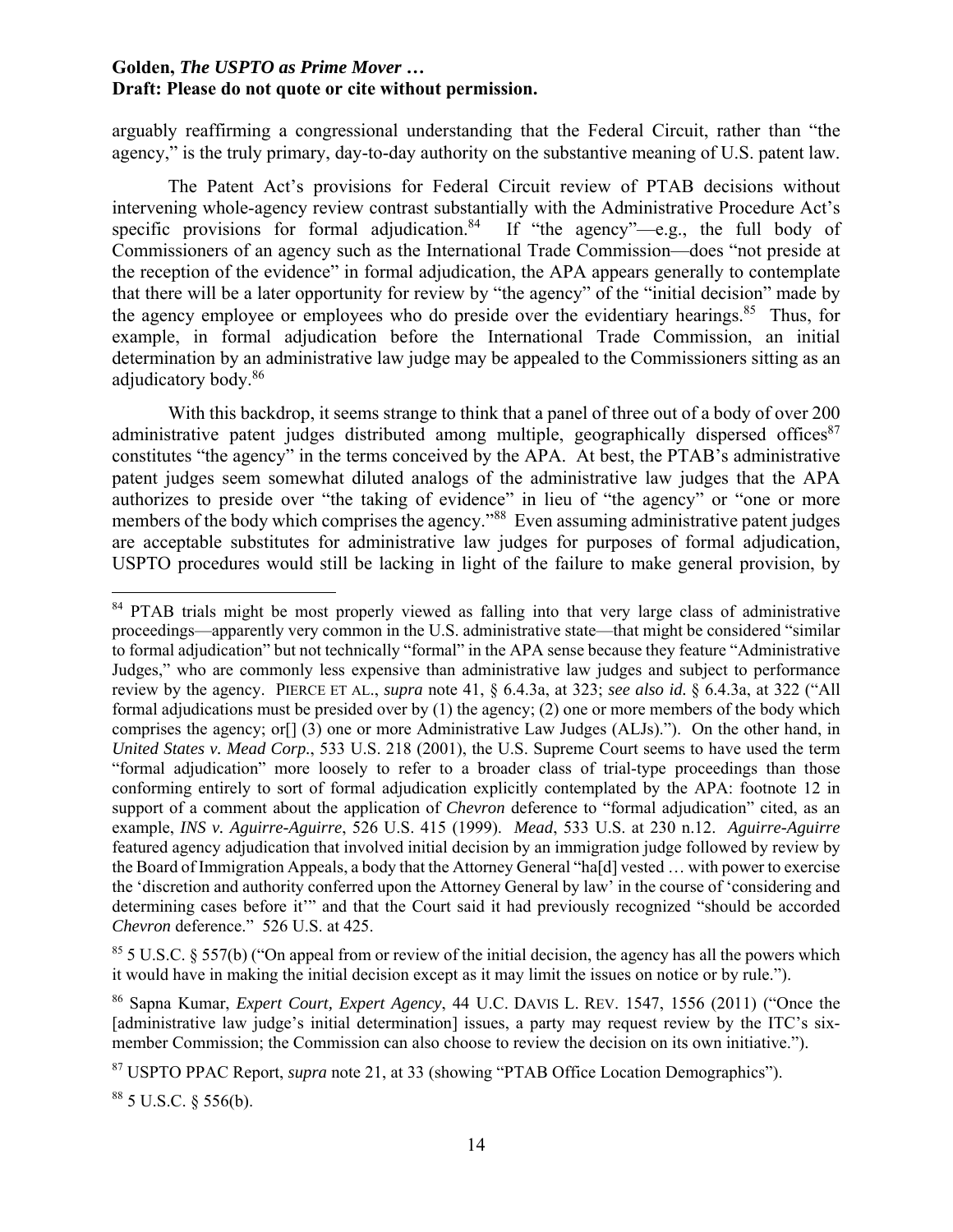statute or rule, for review by "the agency" as contemplated by the APA. Instead, as already noted, Congress explicitly provides for review of PTAB decisions by the Federal Circuit.<sup>89</sup> thereby seeming to place the Federal Circuit in the authoritative position analogous to that of "the agency" under the APA's provisions for formal adjudication.<sup>90</sup>

Even were the USPTO separately established to have *Chevron*-level authority over a relevant issue on which a PTAB panel has opined, lack of confirmation that a PTAB panel decision represents the position of the USPTO as a whole might make that decision a poor candidate for *Chevron* deference. In *United States v. Mead Corp.*, 91 the U.S. Supreme Court held that, even where an agency has "general rulemaking power" that "authorizes some regulation with the force of law,"92 there remains a question whether the agency exercised that authority. The Court found that a Customs classification ruling did not qualify as such an exercise even though such a ruling might have "precedential value" for "later transactions."<sup>93</sup> In support of this conclusion, the Court pointed to facts that (1) Congress had provided "for independent review of Customs classifications by the [Court of International Trade]"; (2) "Customs does not generally engage in notice-andcomment practice when issuing them, and their treatment by the agency makes it clear that a letter's binding character as a ruling stops short of third parties"; and perhaps most decisively, (3) "46 different Customs offices issue 10,000 to 15,000 of [such rulings] each year."<sup>94</sup> To the Court, these facts were telling even though Customs regulations provided that "a ruling letter 'represents the official position of the Customs Service with respect to the particular transaction or issue described therein,'" even though the particular ruling letter at issue came from the Customs Headquarters Office,  $95$  rather than one of "the 46 port-of-entry Customs offices," $96$  and even though "the Solicitor General of the United States ha[d] filed a brief, cosigned by the General Counsel of the Department of the Treasury, that represents the position set forth in the ruling letter to be the official position of the Customs Service.<sup>"97</sup> In the Court's view, "[a]ny suggestion that rulings intended to have the force of law are being churned out at a rate of 10,000 a year at an agency's 46 scattered offices is simply self-refuting."98

<sup>92</sup> *Id.* at 232.

<sup>93</sup> *Id.*

<sup>94</sup> *Id.* at 232-34.

<sup>96</sup> *Id.* at 224.

98 533 U.S. at 233.

<sup>89 35</sup> U.S.C. § 319 (providing for appeal to the Federal Circuit from a final Board decision in inter partes review); *id.* § 329 (providing for appeal to the Federal Circuit from a final Board decision in post-grant review).

<sup>90</sup> *Cf.* Sapna Kumar, *The Accidental Agency?*, 65 FLA. L. REV. 229, 278 (2013) ("[I]n creating a specialized court with a mandate of uniformity, Congress inadvertently created an agency-like entity in the judiciary.").

 $91$  533 U.S. 218 (2001).

<sup>&</sup>lt;sup>95</sup> *Id.* at 233-34 (observing that "the relevant statutes" provided "no indication that a more potent delegation might have been understood as going to Headquarters even when Headquarters provides developed reasoning, as it did in this instance").

<sup>&</sup>lt;sup>97</sup> *Id.* at 258 (Scalia, J., dissenting).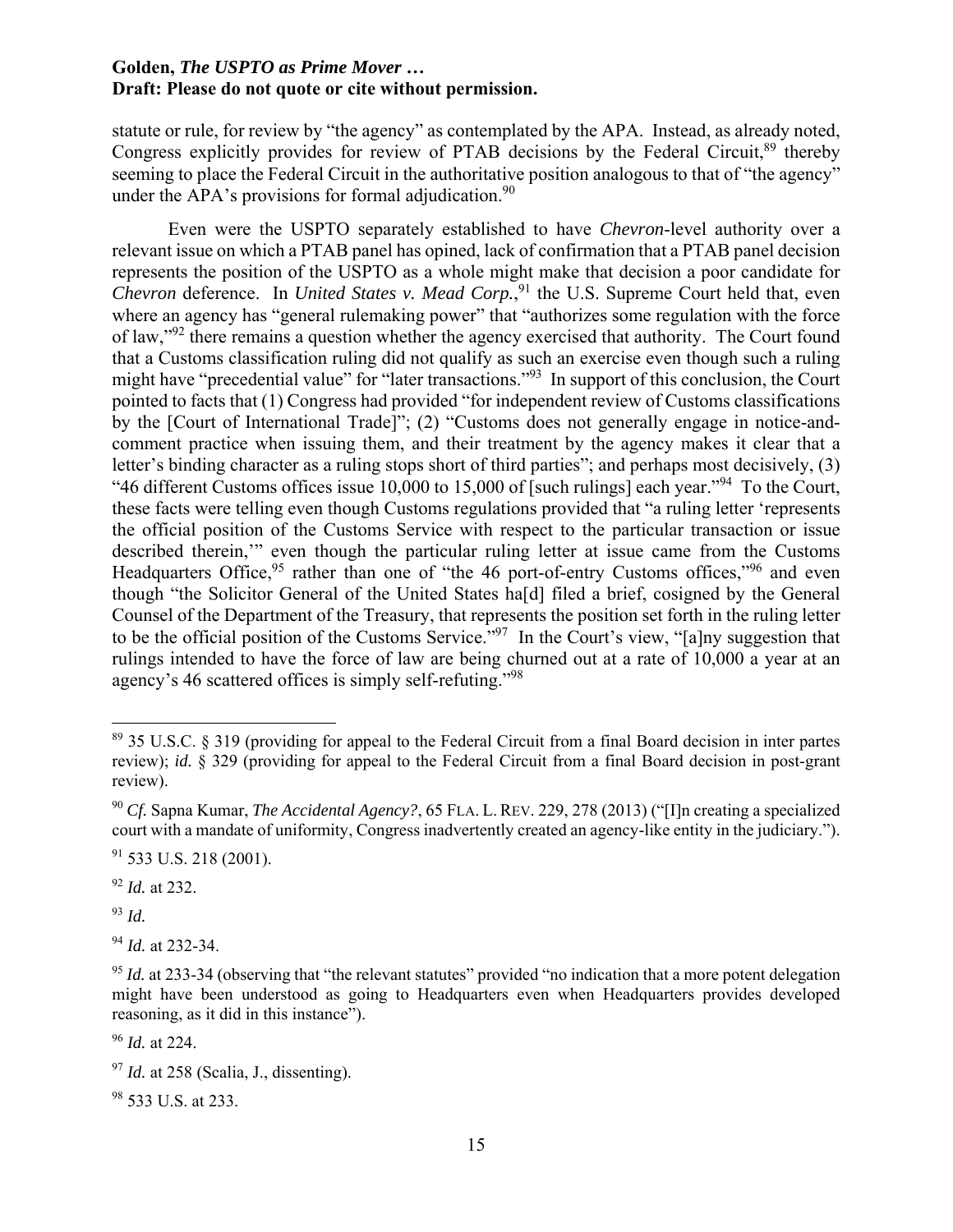USPTO decisions in the form of final dispositions by the Patent Trial and Appeal Board would seem, generally speaking, to have no greater claim to *Chevron* deference than the Headquarters ruling letter at issue in *Mead*. In addition to deciding about 10,000 appeals from original examination or reexamination each year,<sup>99</sup> the Board is already issuing final dispositions in inter partes review and covered-business-method review at a rate of a couple hundred per year.100 Further, although still (as of August 2014) mostly based in the USPTO's central office in Virginia, administrative patent judges are now distributed across five geographically dispersed offices.101 Moreover, the PTAB lacks independent authority to give its decisions precedential effect, and very few decisions by the PTAB or its predecessor, the Board of Patent Appeals and Interferences, have been given such effect. According to a PTAB rule of standard operating procedure, PTAB opinions are only flagged as precedential if (1) "a majority of the Board's voting members agree that the opinion should be made precedential<sup>1102</sup> and (2) the USPTO "Director concurs."103 Whereas the PTAB and its predecessor, the Board of Patent Appeals and Interferences, have commonly issued thousands of decisions each year, the USPTO currently lists only 26 precedential opinions of either Board that are currently in force, with the earliest of these opinions having been issued in late 1994.104

Arguments for *Chevron* deference to PTAB rulings on questions of substantive patent law do not appear greatly helped by comparison to the eight cases specifically cited in *Mead* as examples of "adjudication cases" in which *Chevron* deference was warranted.<sup>105</sup> Seven of these eight example cases apparently involved review of decisions made by the body consisting of the presidentially appointed heads of an independent agency—specifically, the three heads of the

<sup>&</sup>lt;sup>99</sup> U.S. Patent & Trademark Office, Fiscal Year 2014 Patent Trial & Appeal Board Receipts and Dispositions by Technology Centers: Ex Parte Appeals, http://www.uspto.gov/sites/default/files/ip/boards/bpai/stats/receipts/fy2014-sep-e.pdf (recording that the PTAB disposed of 9,880 ex parte appeals in fiscal year 2014).

<sup>&</sup>lt;sup>100</sup> U.S. Patent & Trademark Office, Patent Trial and Appeal Board AIA Progress: Statistics, http://www.uspto.gov/sites/default/files/documents/aia\_statistics\_04-02-2015.pdf (Apr. 2, 2015).

<sup>&</sup>lt;sup>101</sup> USPTO PPAC Report, *supra* note 21, at 33 (showing office demographics).

<sup>102</sup> USPTO SOP 2, *supra* note 104, at 2.

<sup>&</sup>lt;sup>103</sup> *Id.* ("No opinion may be precedential without concurrency by the Director.").

<sup>104</sup> U.S. Patent & Trademark Office, PTAB Precedential Opinions (Oct. 6, 2014), *available at* http://www.uspto.gov/patents-application-process/patent-trial-and-appeal-board/decisions. *See generally* U.S. PATENT & TRADEMARK OFFICE, STANDARD OPERATING PROCEDURE 2 (REV. 9): PUBLICATION OF OPINIONS AND DESIGNATION OF OPINIONS AS PRECEDENTIAL, INFORMATIVE, REPRESENTATIVE, AND ROUTINE 3-4 (Sept. 22, 2014) [hereinafter "USPTO SOP 2"] (indicating that "informative," "representative," and "routine" opinions are "not binding authority" except as "law of the case"), *available at* http://www.uspto.gov/sites/default/files/documents/sop2-revision-9-dated-9-22-2014.pdf; *see also id.* at 3 ("An opinion is not precedential simply because it has been published in a commercial reporter, involves an expanded panel, or includes an *ex officio* member on the panel.").

<sup>105 533</sup> U.S. at 230 n.12 (listing eight "adjudication cases" in which *Chevron* deference applied).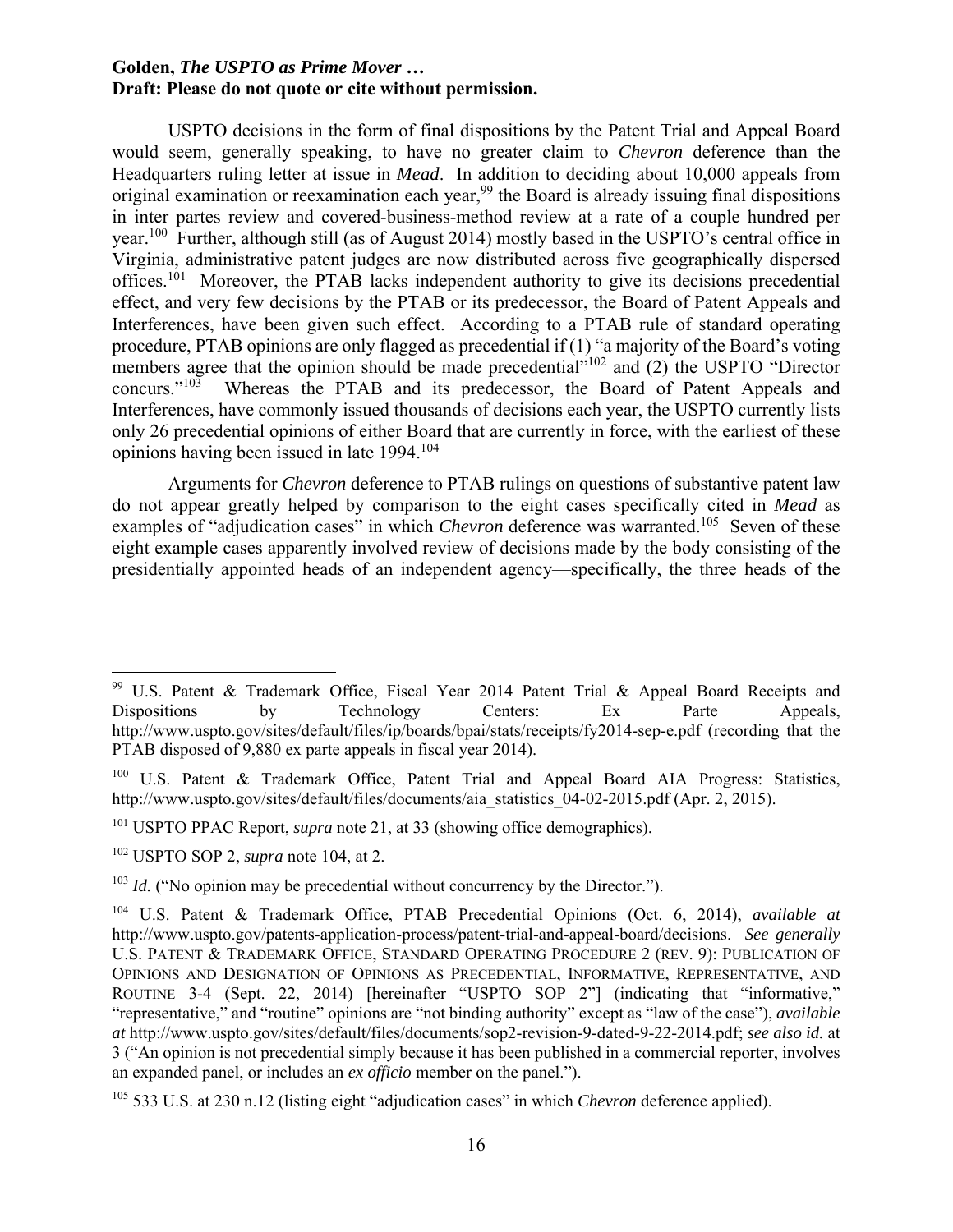Federal Labor Relations Authority,<sup>106</sup> the five heads of the National Labor Relations Board,<sup>107</sup> and the five heads of the now defunct Interstate Commerce Commission.<sup>108</sup> Thus, the fact patterns in these seven cases seem facially to fail to provide much support for extending *Chevron* deference to the decisions of members of a large-numbered body of lower-level officials like the PTAB.

*Mead*'s eighth example is more interesting. That case involved an administrative adjudication by the Board of Immigration Appeals (BIA).109 Like PTAB members, BIA members are members of a multi-person adjudicatory body appointed not by the President but instead by the head of the relevant government department—in the BIA's case, the Attorney General;<sup>110</sup> in the PTAB's case, the Secretary of Commerce.<sup>111</sup> But the BIA apparently has generally been and remains a significantly more exclusive and elite body than the PTAB. As opposed to the hundreds of members of the PTAB, permanent membership of the BIA has, since at least the early 1980s, been capped at a number ranging from five to twenty-three,<sup>112</sup> with the current cap standing at seventeen,<sup>113</sup> although the permanent membership may be supplemented by additional temporary

<sup>109</sup> INS v. Aguirre-Aguirre, 526 U.S. 415, 425 (1999) (explaining that the Attorney General's delegation of authority to the BIA provides a basis for Chevron deference to the BIA's interpretations of the INA).

<sup>106</sup> *See* Fed. Employees v. Dep't of Interior, 526 U.S. 86, 90-91 (1999) (reviewing a circuit court's decision to "set aside" an order of the Federal Labor Relations Authority); Fort Stewart Schools v. FLRA, 495 U.S. 641, 644 (1990) (reviewing circuit decision that "upheld the Authority's decision"); Dep't of Treasury v. FLRA, 494 U.S. 922, 924 (1990) ("review[ing a] determination of the Federal Labor Relations Authority").

<sup>107</sup> *See* Holly Farms Corp. v. NLRB, 517 U.S. 392, 396 (1996) (reviewing circuit decision to enforce an order from the National Labor Relations Board); ABF Freight Sys., Inc. v. NLRB, 510 U.S. 317, 320-21 (1994) (reviewing circuit decision to enforce an order from the National Labor Relations Board that had followed a hearing before an administrative law judge).

<sup>108</sup> *See* Nat'l R.R. Passenger Corp. v. Boston & Maine Corp., 503 U.S. 407, 414 (1992) (reviewing circuit decision on final order from Interstate Commerce Commission); Norfolk & W. Ry. Co. v. Am. Train Dispatchers' Ass'n, 499 U.S. 117, 128 (1991) (responding to separate orders from the Interstate Commerce Commission). *See generally* Marshall J. Breger & Gary J. Edles, *Established by Practice: The Theory and Operation of Independent Federal Agencies*, 52 ADMIN. L. REV. 1111, 1260-62, 1273-75 app. (2000) (providing information on the Federal Labor Relations Authority and National Labor Relations Board as part of a descriptive list of independent agencies); Kirk Datla & Richard L. Revesz, *Deconstructing Independent Agencies (and Executive Agencies)*, 98 CORNELL L. REV. 769, 776 (2013) (noting that the Interstate Commerce Commission had "[f]ive commissioners, appointed by the President with the advice and consent of the Senate").

<sup>&</sup>lt;sup>110</sup> 8 C.F.R. § 1003.1(a)(1) ("The Board members shall be attorneys appointed by the Attorney General ….").

 $111$  35 U.S.C. § 6(a) (specifying that administrative patent judges "are appointed by the Secretary, in consultation with the Director").

<sup>112</sup> THOMAS ALEXANDER ALEINIKOFF, DAVID A. MARTIN, HIROSHI MOTOMURA & MARYELLEN FULLERTON, IMMIGRATION AND CITIZENSHIP: PROCESS AND POLICY 281 (6th ed. 2008) (discussing variation in the number of permanent BIA members); AMERICAN BAR ASSOCIATION, REFORMING THE IMMIGRATION SYSTEM 3-5 (2010) ("Since [1983], the number of BIA members has varied from as few as five to as many as 23.").

<sup>&</sup>lt;sup>113</sup> 8 C.F.R. § 1003.1(a)(1) (2015) ("The Board shall consist of 17 members.").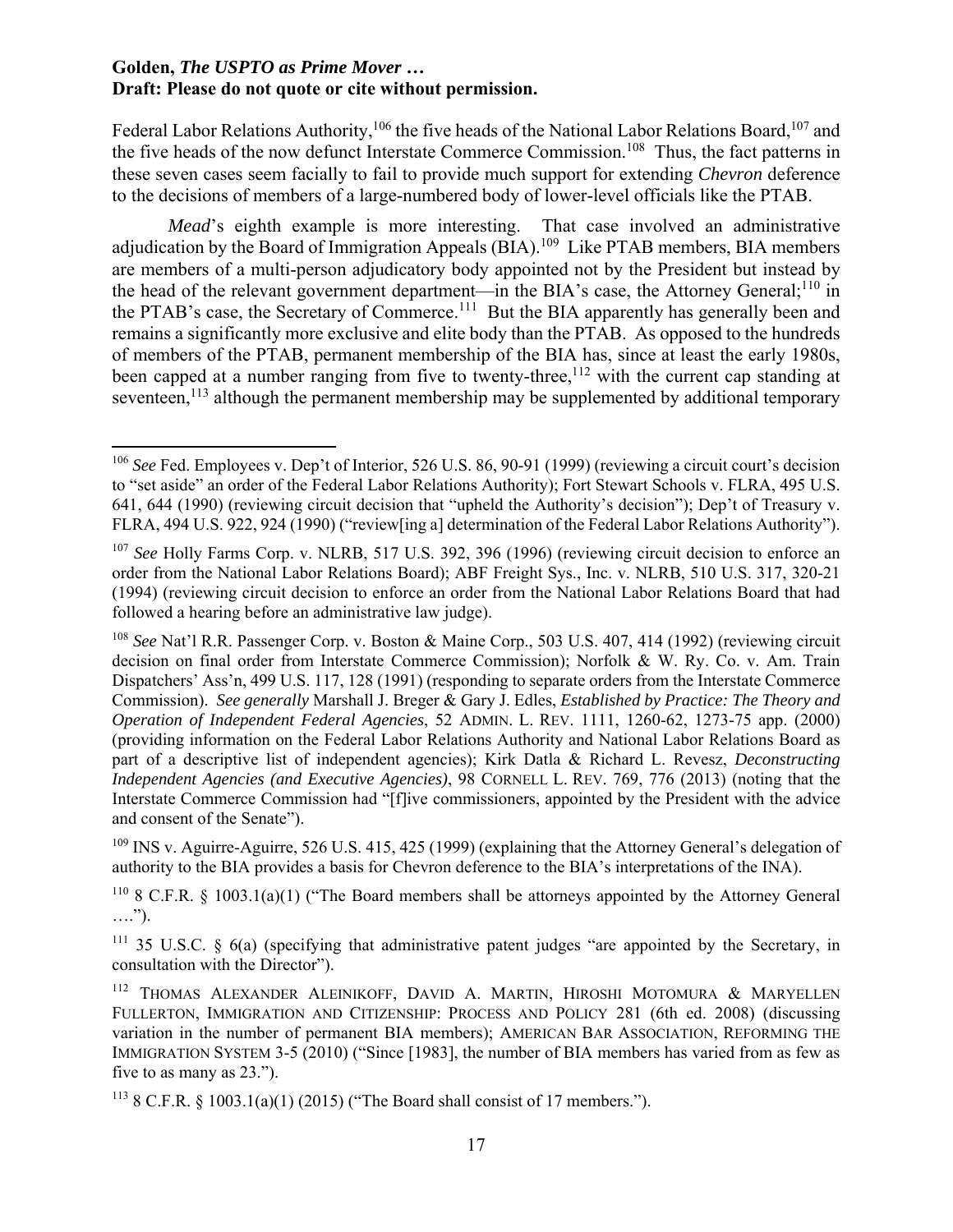members.<sup>114</sup> Further, the BIA can claim *Chevron*-level authority as a derivative of the Attorney General's separately recognized *Chevron*-level authority. The Supreme Court has indicated that the Attorney General "clear[ly]" possesses *Chevron*-level authority,<sup>115</sup> and the Court has accorded the BIA derivative *Chevron*-level authority in accordance with explicit regulatory language providing that, in deciding cases, BIA members "exercise the 'discretion and authority conferred upon the Attorney General by law."<sup>116</sup> Consistent with this delegation of authority, BIA members can vote to accord precedential status to decisions "by a three-member panel or by the Board en banc" without requiring further action by the Attorney General.<sup>117</sup> In contrast, there is currently no recognized *Chevron*-level authority of the USPTO on questions of substantive patent law that exists separate from PTAB proceedings.<sup>118</sup> Moreover, neither the Patent Act nor USPTO regulations explicitly accord PTAB members alter ego status with respect to the Director,<sup>119</sup> and, as noted above, the PTAB currently lacks the ability to make its decisions precedential without the USPTO Director's approval.<sup>120</sup> In short, *Mead*'s eighth example of adjudication warranting Chevron deference appears materially distinct in multiple ways from the nature and context of PTAB decisionmaking.

Some obstacles to *Chevron* deference on questions of substantive patent law are overcome if one focuses solely on PTAB decisions that have precedential status. Given the inherent nature of such status and the further fact that the Director must approve such status, a precedential opinion

<sup>115</sup> *Aguirre-Aguirre*, 526 U.S. at 424-25 (noting statutory language saying that "the 'determination and ruling by the Attorney General with respect to all questions of law shall be controlling,'" and adding "that judicial deference to the Executive Branch is especially appropriate in the immigration context"); *see also* 8 U.S.C. § 1103(a)(1) ("[D]etermination and ruling by the Attorney General with respect to all questions of [immigration] law shall be controlling."); 1 CHARLES GORDON, STANLEY MAILMAN & STEPHEN YALE-LOEHR, IMMIGRATION LAW AND PROCEDURE § 3.03[1], at 3-36.10 (2008) (noting that "the Attorney General's determination on all questions of [immigration] law is controlling").

<sup>116</sup> *Id.* at 425 (quoting 8 C.F.R. § 3.1(d)(1) (1998)). The present analog of this regulation provides that BIA members are "to act as the Attorney General's delegates in the cases that come before them." 8 C.F.R. § 1003.1(a)(1). Such delegation has apparently been authorized by statute. GORDON, MAILMAN & YALE-LOEHR, *supra* note 115, § 3.03[2], at 3-36.10 ("As contemplated by the Immigration and Nationality Act (INA), the Attorney General has delegated to various officers his responsibilities under the immigration laws."); *see also* 8 U.S.C. § 1103(g)(2) ("The Attorney General shall establish such regulations, … delegate such authority, and perform such other acts as the Attorney General determines to be necessary for carrying out this section.").

 $117$  *Id.* § 1003.1(g).

<sup>&</sup>lt;sup>114</sup> The Director of the Executive Office for Immigration Review (EOIR) has the power to appoint temporary BIA members for up to six-month terms. *Id.* § 1003.1(a)(3). Temporary BIA members have the same adjudicatory authority as permanent members, "except that temporary Board members [lack] the authority to vote on any matter decided by the Board en banc." *Id.* In July 2015, the Department of Justice's website indicated that, at that time, the BIA had fourteen permanent members and three temporary members. U.S. Dep't of Justice, Board of Immigration Appeals, http://www.justice.gov/eoir/board-ofimmigration-appeals-bios#Temporary\_Board\_Members (Mar. 11, 2015) (visited July 23, 2015).

<sup>118</sup> *See supra* text accompanying note 52.

<sup>119</sup> *See* 35 U.S.C. § 6 (describing the Patent Trial and Appeal Board).

<sup>&</sup>lt;sup>120</sup> *See supra* text accompanying notes .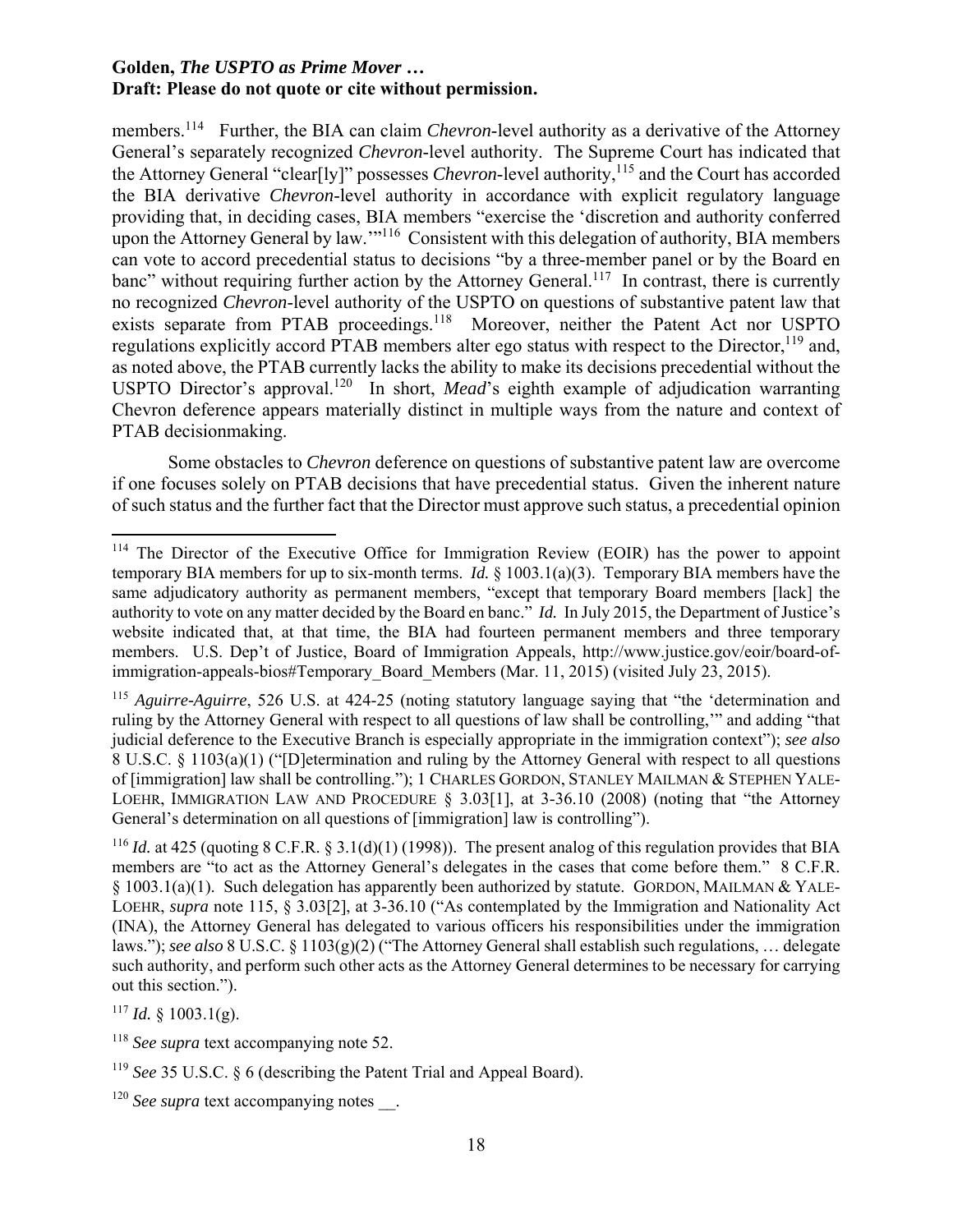seems much more likely than a nonprecedential opinion to merit treatment as a true decision of "the agency" in the terms of the Administrative Procedure Act.<sup>121</sup> Nonetheless, because the PTAB's procedure for designating opinions as precedential is apparently a creation of the USPTO, rather than a creation of Congress, a court might view as impermissible bootstrapping the proposition that this procedure transforms an otherwise non-*Chevron*-deference meriting opinion into one that merits *Chevron* deference.<sup>122</sup> The Supreme Court's reference to delegation by regulation in the course of according *Chevron* deference to the BIA provides little aid here because, with respect to the BIA, the question was essentially the distinct one of whether the Attorney General's recognized interpretive authority flowed down to the BIA.<sup>123</sup> In the context of the PTAB, the challenge is to show that otherwise nonexistent interpretive authority arises from congressional provision for the PTAB and associated post-grant proceedings. The fact that the Supreme Court apparently has accepted the ability of the Attorney General to delegate recognized *Chevron*-level authority to the BIA does not imply that the USPTO can effectively generate *Chevron*-level interpretive authority by adopting one or more procedures involving both the PTAB and the Director. Without relevant congressional provision, the USPTO's generation of such procedure seems to offer little in the nature of evidence of a congressional intent to delegate primary interpretive authority to the agency.

Moreover, even if one makes an agency's following of formal adjudicatory processes the benchmark regardless of whether Congress contemplated such processes, the USPTO's procedure for designating a PTAB opinion as precedential arguably falls short. Although a party to a PTAB adjudication may "request in writing that an opinion be made precedential," the USPTO does not appear to have issued rules<sup>124</sup> either to ensure that, in relation to such a request, parties have "a reasonable opportunity to submit for the [agency's] consideration" "(1) proposed findings and conclusions; or (2) exceptions to the decisions or recommended decisions of subordinate employees or to tentative agency decisions; and (3) supporting reasons for the exceptions or proposed findings or conclusions"<sup>125</sup>; or to require that the agency provide a record "show[ing] the ruling on each finding, conclusion, or exception presented."126 Thus, the USPTO's procedure for

<sup>&</sup>lt;sup>121</sup> See supra text accompanying notes \_\_; *cf.* Hickman, *supra* note 59, at 552 (observing that, "although the [U.S. Supreme] Court has made clear that decisions of the Board of Immigration Appeals (BIA) carry the force of law and are *Chevron*-eligible, a number of courts of appeals have held that "interpretations designated by the BIA as nonprecedential" do not merit *Chevron* deference and others "have reserved the question").

<sup>122</sup> Bressman, *supra* note 59, at 1469 ("*Mead* makes clear that agencies cannot shoehorn themselves into *Chevron* deference by voluntarily adopting procedures that Congress has not authorized."); *cf.* Nat'l Cable & Telecomms. Ass'n v. Brand X Internet Servs., 545 U.S. 967, 1004 (2005) (Breyer, J., concurring) (stating that, under *Mead*, "the existence of a formal rulemaking proceeding is neither a necessary nor a sufficient condition for according *Chevron* deference," with the lack of sufficiency resulting "because Congress may have intended *not* to leave the matter of a particular [statutory] interpretation up to the agency, irrespective of the procedure the agency uses").

<sup>&</sup>lt;sup>123</sup> *See supra* text accompanying notes .

<sup>124</sup> USPTO SOP 2, *supra* note 104, at 2-3.

 $125$  5 U.S.C. § 557(c).

<sup>126</sup> *Id.*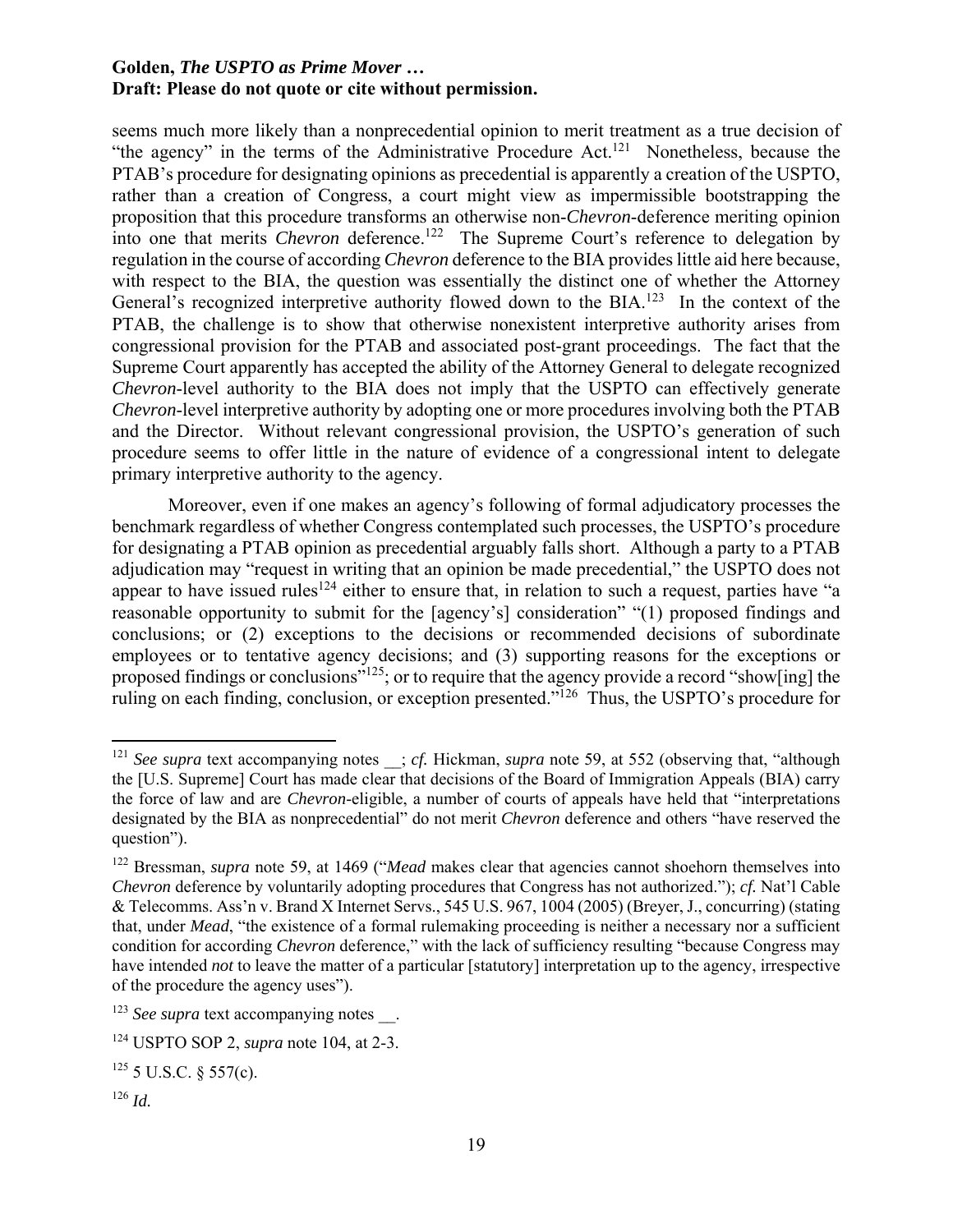determining precedential status appears to fall short of requirements contemplated by the Administrative Procedure Act for "agency review of the decision of subordinate employees" in formal adjudication. $127$ 

Nonetheless, all is not lost. Even if I am right that the more formal nature of new PTAB proceedings does not suffice to require *Chevron* deference for USPTO interpretations of substantive patent law, those proceedings' more formal nature can still give them a greater claim to substantial *Skidmore* deference, a less rigid form of sliding-scale deference under which a court gives weight to an agency's statutory interpretations on the basis of the court's assessment of agency expertise, the consistency of agency positions, the care with which the agency considered relevant issues, and any other "factors which give [the agency's judgment] power to persuade."128 Although this closing "power to persuade" language has helped inspire contentions that *Skidmore* deference is really no deference at all,<sup>129</sup> a relatively recent empirical study by Kristin Hickman and Matthew Krueger has indicated that Skidmore review is in fact frequently "highly deferential," with results "weighted heavily in favor of government agencies."<sup>130</sup>

Of course, as an alternative to applying the *Skidmore* framework, courts might determine more simply that, quite generally, they owe no deference to PTAB rulings on questions of substantive patent law. In 2015, the Supreme Court apparently took such a tack in reviewing the Internal Revenue Service's views on the availability of certain tax credits under the Patient Protection and Affordable Care Act.<sup>131</sup> But the Court's apparent failure to accord any deference in that case reflected special circumstances: the vast significance for national health insurance policy of the interpretive question<sup>132</sup> and the Court's belief that the IRS had "no expertise in crafting health insurance policy of this sort."133 The USPTO is unlikely to be deemed to have "no expertise" in substantive patent law, and PTAB rulings on questions of substantive patent law will presumably only rarely—if ever—be perceived as having a policy significance on a par with this particular tax-credit question, one perceived as threatening to hurl state insurance markets into "death spirals."134 Thus, the *Skidmore* framework appears to offer a plausible mechanism for the

<sup>133</sup> *Id.*

 $127$  5 U.S.C. § 557(c).

<sup>128</sup> Skidmore v. Swift & Co., 323 U.S. 134, 140 (1944); *see also* Golden, *supra* note 12, at 548-49.

<sup>129</sup> Golden, *supra* note 12, at 549.

<sup>130</sup> Kristin E. Hickman & Matthew D. Krueger, *In Search of the Modern* Skidmore *Standard*, 107 COLUM. L. REV. 1235, 1280 (2007).

<sup>&</sup>lt;sup>131</sup> King v. Burwell, 135 S. Ct. 2480, 2487 (2015) (discussing how "[t]he IRS addressed the availability of tax credits by promulgating a rule").

<sup>&</sup>lt;sup>132</sup> *Id.* at 2489 (describing the availability of tax credits "on Federal Exchanges" as "a question of deep 'economic and political significance'" that Congress "surely would have [delegated to the IRS] expressly" if it had intended such a delegation at all).

<sup>&</sup>lt;sup>134</sup> *Id.* at 2492-93 (eschewing a statutory interpretation that, in the Court's view, would "likely create the 'death spirals' [in state insurance markets] that Congress designed the Act to avoid.").